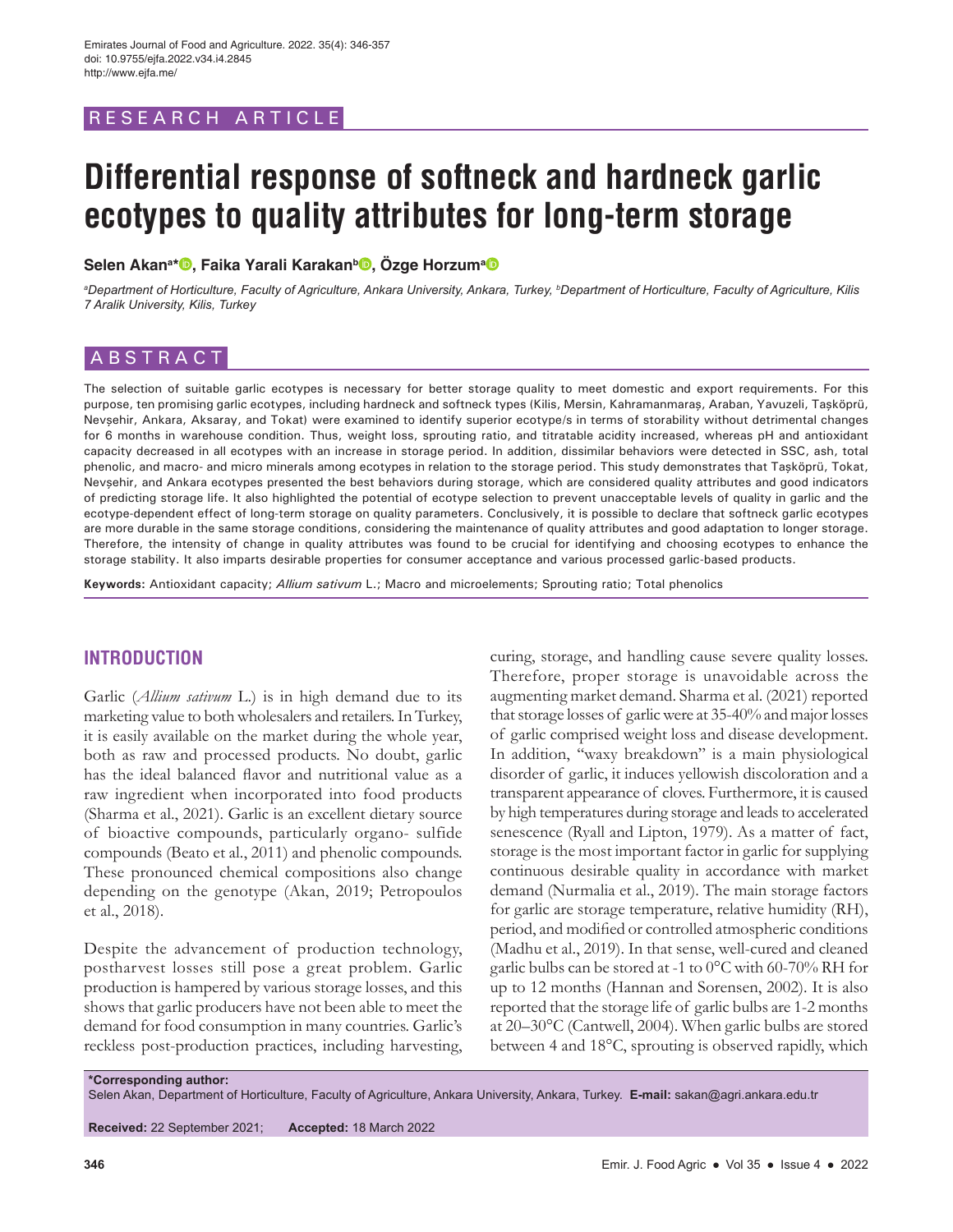eventually leads to high-quality losses (Desta et al., 2021). In addition, low RH (no more than 65-70%) is crucial for proper garlic storage management, because high RH (above 70%) favors weight loss, decay, and root growth (Akan and Tuna Gunes, 2021; Vazquez-Barrios et al., 2006). It has been suggested that for the best storage of garlic bulbs against pests, pathogens, and the fungi, the temperature and RH should be between 13 and 18°C, and 40 and 60% respectively, because they are less active at this condition (Madhu et al., 2019).

Growing, obtaining high yields, and storability for longterm garlic is directly dependent on variety (Akan, 2019; Volk et al., 2004). Garlic varieties have been divided into 2 main types: softneck (*Allium sativum var. sativum*) and hardneck (*Allium sativum var. ophioscorodon*). Softneck garlic varieties can be stored for longer and have a better storage ability than hardneck varieties (Block, 2010). For instance, softneck garlic varieties can be stored under commercial storage conditions for up to 9 months when stored at 0°C or for 1 to 2 months at 20°-30°C. On the other hand, hardneck varieties can be stored for up to 6 months under ideal conditions (Harris, 2016). According to the TurkStat data, in Turkey, softneck garlic varieties have commonly used in commercial mass production until last year (TurkStat, 2021). However, nowadays, hardneck garlic preference has replaced softneck. The selection of garlic types can vary tremendously from one location to another, considering erratic climatic conditions (Raslan et al., 2015). Domestic ecotypes are completely adapted to the local conditions that are recommended for their usage and storage. It is pivotal in ensuring long-term storage without significant deterioration for acceptable quality as well as obtaining a high yield. In Turkey, garlic is harvested from the beginning of May to the end of July and then stored to ensure a year-round supply. Although garlic is stored commercially in warehouses for up to 9 months, it is not obvious whether this storage regime is ideal or not for the preservation of biochemical quality over the course of time. The current storage methods focused on ensuring healthy bulbs such as being free from sprouting, disease and injury, but biochemical quality control is not routinely performed during storage (Ludlow et al., 2021). The selection of garlic varieties and available storage options do not make matters any easier to meet market standards throughout the year. To the best of our knowledge, there is a gap in previous studies on clarifying the behavior of different garlic ecotypes under the same storage conditions. Innumerable studies on improving the storage life of softneck and hardneck garlic cultivars have been performed separately. However, up to date, information on the comparative response to the biochemical and physical quality of the softneck and hardneck garlic ecotypes during long-term storage has been lacking. It is required to monitor the storage life of

these different ecotypes during storage as well as their physical attributes. Therefore, good and protective storage methods will be enhanced in the future based on specific physiological responses recorded in this study. Hence, this study aimed to evaluate the similarities and differences between softneck and hardneck garlic ecotypes in terms of storage performance under uncontrolled commercial conditions in warehouses for 6 months. Another significant aim of this study is the identification of superior ecotypes in garlic varieties according to their extended postharvest quality retention to overcome a considerable gap in continuous supply to domestic and overseas markets. Therefore, promising high-quality ecotypes will make garlic a commodity of international prominence.

# **MATERIALS AND METHODS**

#### **Plant material**

Garlic bulbs of each ecotype were collected from farmers in the most important regions for garlic cultivation after harvesting and curing naturally by observing maturity indices in 2020. Considering that, 10 garlic ecotypes from sampling regions extend all over Turkey. There is a huge diversity in planting and harvesting times among the selected ecotypes. Further details about each ecotype are presented in Table 1. Following the collection, experimentally high-quality bulbs were chosen including those free from sprouting damage, uniformity and exhibiting size.

#### **Storage conditions**

All garlic ecotypes were stored in the experimental warehouse in dark conditions for 6 months. During the storage period, the cooling of the room was enabled ventilation throughout the night by opening doors. As depicted in Fig. 1, the temperature and relative humidity (RH) of the warehouse were recorded using a thermohygrometer (Wewell, VHM 140). During the storage period, average storage temperatures and RH were recorded in a warehouse at 13  $^{\circ}$ C and 62% (Fig. 1).

#### **Quality attributes**

The garlic bulbs were randomly selected from the crates to record observations on various quality attributes. These attributes were evaluated at bimonthly intervals (0, 2, 4, and 6) during a storage period of 6 months.

#### *Weight loss (WL)*

WL was determined using a digital scale  $(\pm 0.01 \text{ g})$  (Mettler Toledo, Ohio, USA) and following the method by Sharma et al. (2020) during storage and as given below:

( )( ) Initial weight of bulbs weight of bulbs at particular time interval WL % 100 Initial weight of the bulbs − = ×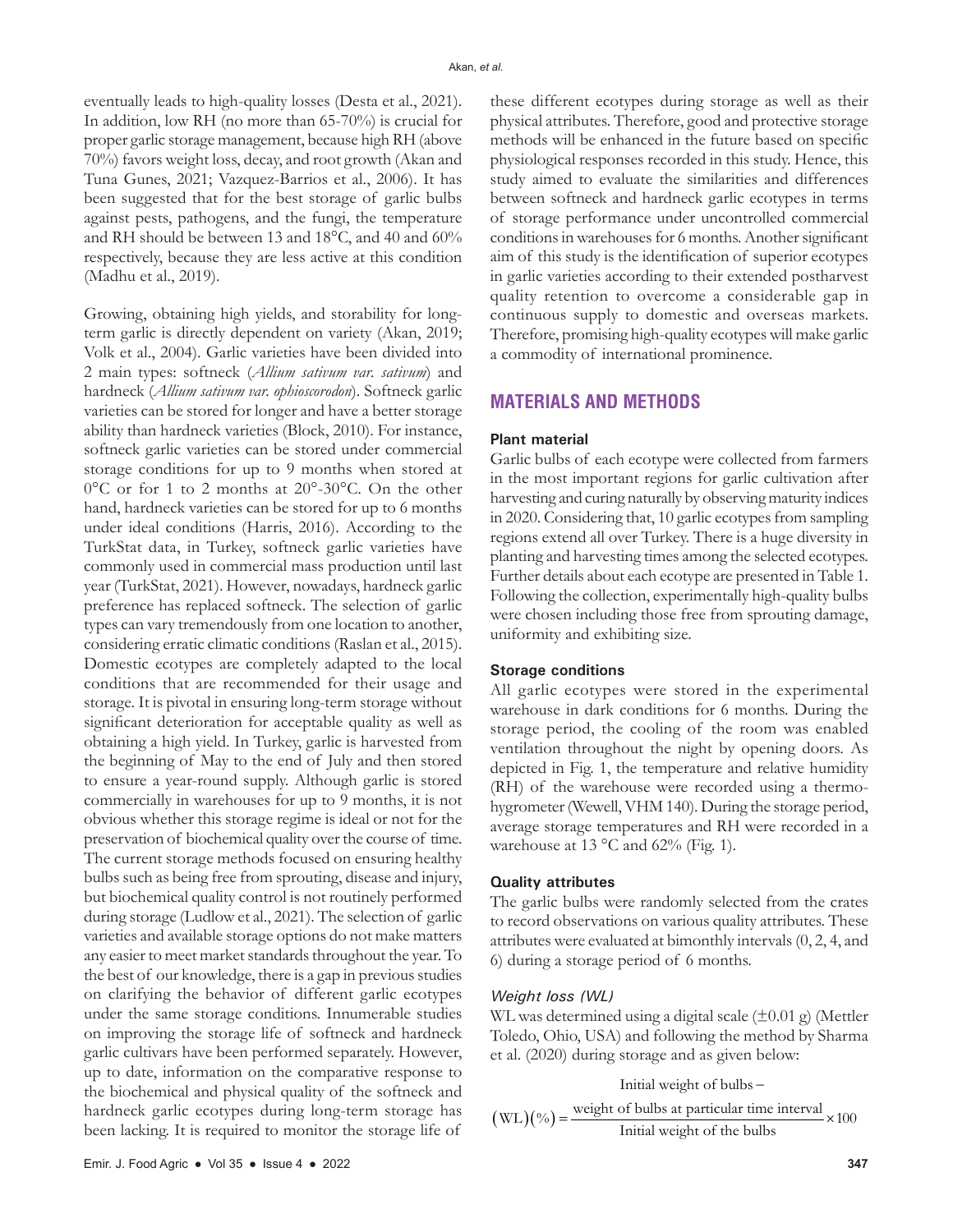| Table 1: Description of the studied ecotypes concerning region, type of cultivation, planting-harvesting time, and garlic type |  |  |
|--------------------------------------------------------------------------------------------------------------------------------|--|--|
|--------------------------------------------------------------------------------------------------------------------------------|--|--|

| Ecotype name  | <b>Region/Collected district</b> | <b>Type of cultivation</b> | <b>Planting time</b> | . .<br><b>Harvesting time</b> | Type            |
|---------------|----------------------------------|----------------------------|----------------------|-------------------------------|-----------------|
| <b>Kilis</b>  | Kilis/Centre                     | Local landrace             | October              | June                          | <b>Hardneck</b> |
| <b>Mersin</b> | Mersin/Erdemli                   | Local landrace             | September            | June                          |                 |
| Kahramanmaraş | Kahramanmaraş/Pazarcık           | Commercially cultivated    | September            | May                           |                 |
| Araban        | Gaziantep/Araban                 | Commercially cultivated    | October              | May                           |                 |
| Yavuzeli      | Gaziantep/Yavuzeli               | Local landrace             | October              | May                           |                 |
| Taşköprü      | Kastamonu/Tasköprü               | Commercially cultivated    | February             | July                          | <b>Softneck</b> |
| Nevsehir      | Nevsehir/Centre                  | Local landrace             | October              | June                          |                 |
| Ankara        | Ankara/Afsar                     | Local landrace             | November             | June                          |                 |
| Aksaray       | Aksaray/Acipinar                 | Commercially cultivated    | October              | June                          |                 |
| Tokat         | Tokat/Kızılca                    | Commercially cultivated    | February             | July                          |                 |



**Fig 1.** Monthly average temperature and relative humidity values of stored warehouse

## *Sprouting ratio (ST), rooting score (RS) and waxy breakdown (WB)*

SR was determined using the following formula (Sharma et al., 2020):

Number of sproved  
Sproutine percentage = 
$$
\frac{\text{clovesper bulb}}{\text{Total number of}}
$$
  $\times$  100  
clovesper bulb

A rooting score of cloves was evaluated visually and presented as the percentage of garlic clove number showing corresponding symptom in the whole group (Kang and Lee, 1999). The occurrence of waxy breakdown was counted based on the number of waxy breakdown in each bulb (Nurmalia et al., 2019).

## *Soluble solids content (SSC) and ash content*

SSC was determined by a digital abbe refractometer (Leica 10480, Germany) and presented as a percentage (%). The ash content of garlic was determined according to AOAC (2000) and given as a percentage  $(\%).$ 

#### *Titratable acidity (TA) and pH*

TA was measured by an automatic titrator (DL 50 Mettler) and the results were expressed as citric acid %. The pH value was recorded with a digital pH meter MP 220 (Mettler Toledo).

# *Antioxidant capacity (AOC) and total phenolic content (TPC)*

The extraction of antioxidant capacity and total phenolic content measurement were carried out according to Brand-Williams et al. (1995) and Zor (2006) methods with some modifications. Briefly, a 5 g sample was homogenized with 25 mL of distilled water by a homogenizer (IKA-Labortechnik, Ultra-turrax T25) for 20 sec. The homogenate was kept in dark room conditions for 30 min. After centrifuging,  $10,000 \times g$  at 4 °C for 10 min, the supernatant was transferred to a centrifuge tube and this step (centrifugation of the supernatant) was repeated twice. Then, combined supernatants were used for determinations.

The AOC analysis was evaluated by the radical scavenging activity of the 2,2-diphenyl-1-picrylhydrazyl (DPPH) according to Brand-Williams et al. (1995) with a spectrophotometer (Shimadzu UV/VIS). The AOC results were expressed as a percentage of inhibition (I%) according to the formula:

$$
Inhibition \text{ }\% = \frac{A_{\text{control}} - A_{\text{sample}}}{A_{\text{control}}} \times 100
$$

The TPC was determined with the Folin-Ciocalteu reagent described by Lu et al. (2011). The absorbance was measured at 765 nm on a UV/Vis spectrophotometer (Shimadzu, Kyoto, Japan). The TPC results were expressed as mg of gallic acid equivalents per gram in fresh (mg GAE  $g^{-1}$  fw).

## *Macro-and micro mineral contents*

The macro-and micro mineral analysis was performed based on a procedure previously described by Petropoulos et al. (2018). Garlic samples were dried at 72 °C in a forcedair oven until they reached a constant weight. The dried samples were then ground into a powder using a grinder and extracted with 1 N HCl to obtain the final solution.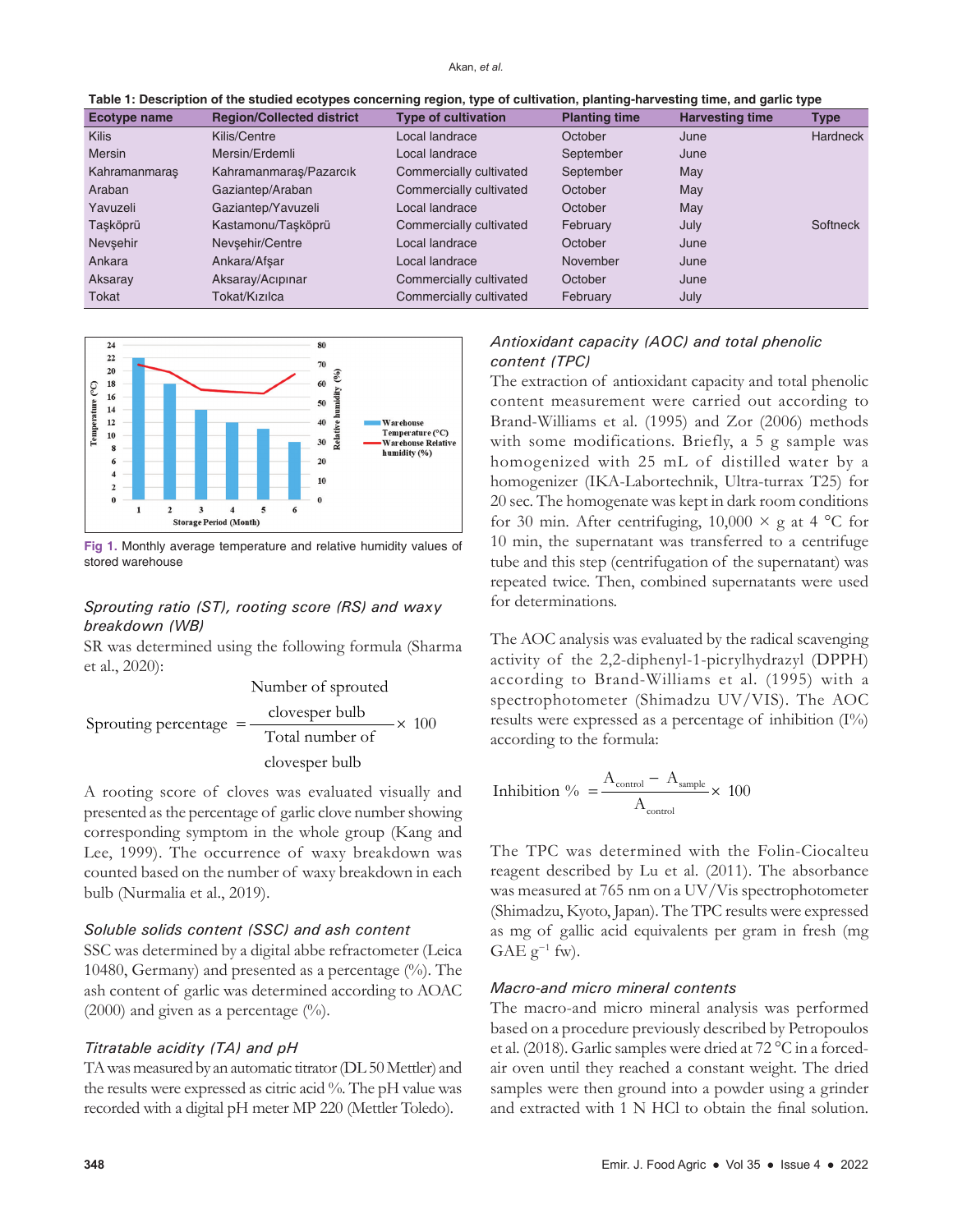Atomic absorption spectrophotometry (Perkin Elmer 1100B, Waltham, MA, USA) was used to determine calcium (Ca), magnesium (Mg), iron (Fe), copper (Cu), manganese (Mn), and zinc (Zn) contents. Thereafter, flame photometry (Sherwood Model 410, Cambridge, UK) was used to determine sodium (Na) and potassium (K) contents.

#### **Statistical analysis**

All measurements were performed in triplicate, each replication included ten bulbs, and analysis was carried out on thirty randomly selected cloves. The experimental design was a completely randomized design (CRD) in which ecotypes and storage period were considered as the main factors. Experimental data were analyzed by ANOVA in MINITAB Software (Trial Version, United Kingdom) and Tukey's honestly significant difference test (MSTAT-C software) was used for multiple comparisons among genotypes, storage period, and their interactions at a significance level of  $P \leq 0.05$ . Additionally, hierarchical clustering analysis (HCA) was carried out to assess variation and relationships among ecotypes by employing JMP software (version 16, SAS Inc., Cary, NC, USA). The results were also presented both in constellation plots showing group/cluster relationships as well as in dendrograms.

# **RESULTS AND DISCUSSION**

#### **Weight loss (WL)**

The WL of the garlic ecotypes is presented in Table 2. In all ecotypes, the trend of percent WL increased with the advancement of the storage period, in agreement with previous research (Ludlow, 2019). Significant differences  $(P \le 0.05)$  were determined among garlic ecotypes. At the end of the storage period, it was discovered that the Yavuzeli ecotype had the highest WL value (55%), while the Tokat ecotype had the lowest WL value (11.42%), indicating high- and low-quality deterioration. Apart from the Tokat ecotype, low WL values appeared in the Ankara (12.50%) whereas the Kahramanmaraş showed the second highest values  $(30.56\%)$  in the 6<sup>th</sup> month of storage. Our results (2.53 and 11.49%) were lower than the values reported by Kowser et al. (2018), who found WL between 5.45 and 53.01% in different garlic genotypes after two months of storage. This may be owing to the dissimilar behaviors of the varieties studied by these authors. To back this up, the respiration rate of garlic ecotypes increased (data not shown) during storage, which indicates an increase in physiological activity that contributes to greater WL as mentioned in Nurmalia et al. (2019) and Vazquez-Barrios et al. (2006). The WL value may therefore be considered as an effective limit for maintaining garlic. One of the factors that could be used to estimate storage life is WL. In Turkey, it has already been pointed out that a WL of up to 15% could be an acceptable rate for garlic, and this would permit marketing of the product (TOBB, 2022). Considering the acceptable rate, the storability of ecotypes Kilis and Yavuzeli for 2 months; Mersin, Kahramanmaraş and Araban for 4 months; Taşköprü, Nevşehir, Ankara, Aksaray, and Tokat for 6 months.

## **Sprouting ratio (SR), rooting score (RS) and waxy breakdown (WB)**

As summarized in Table 2, the SR values ranged between 0-100% during the whole experimental period. As the storage period prolonged, the SR increased except for the Taşköprü and Tokat ecotypes. After 2 months of storage, the SR began to increase in some ecotypes, although this tendency was most pronounced in the ecotypes including Araban (64.04%), Kahramanmaraş (58.34%), and Yavuzeli (43.73%), which showed that the dormancy period was short in these ecotypes. The results of the SR are in partial agreement with those reported by Cantwell and Mann (2004) and Lewis (1956) who describe an early onset of sprouting at intermediate temperatures. On the other hand, there were no appreciable changes in this parameter up to 6 months of storage in Taşköprü and Tokat ecotypes, which implies that the garlic was still dormant. However, ecotypes such as Mersin, Araban, Ankara, and Aksaray have reached a maximum occurrence (100%) at the end of storage. The results mentioned above suggest that the SR of each ecotype gave different responses to the storage period, which is in line with a report by Nurmalia et al. (2019) indicating that the dormancy period varies depending on the variation in genotypes. Wheeler et al. (1998) also revealed that sprouting in storage was related to lower levels of total water-soluble solids in the bulbs, which was mostly related to the early harvest. The shelf life of ecotypes would be determined by the dormancy period, and this parameter could be used as an indicator. However, for a SR to be a more precise indicator, parallel changes in other quality attributes are required. Vazquez-Barrios et al. (2006) propose the SR of 50% as a shelf life limit. Based on this previous data, the storage period could be advised as 2 months for the ecotypes Mersin, Kahramanmaraş, Araban and Yavuzeli; 4 months for Kilis, Ankara and Aksaray; 6 months for Taşköprü, Tokat and Nevşehir.

Regarding RS, the results remained unchanged in all tested ecotypes during storage at each analysis time. Namely, we did not observe the rooting in all ecotypes over the course of storage thus; we could not record the RS values. Concerning waxy breakdown, there was no detectable WB in any sample throughout the experiment. This shows that each ecotype gives the same responses in terms of WB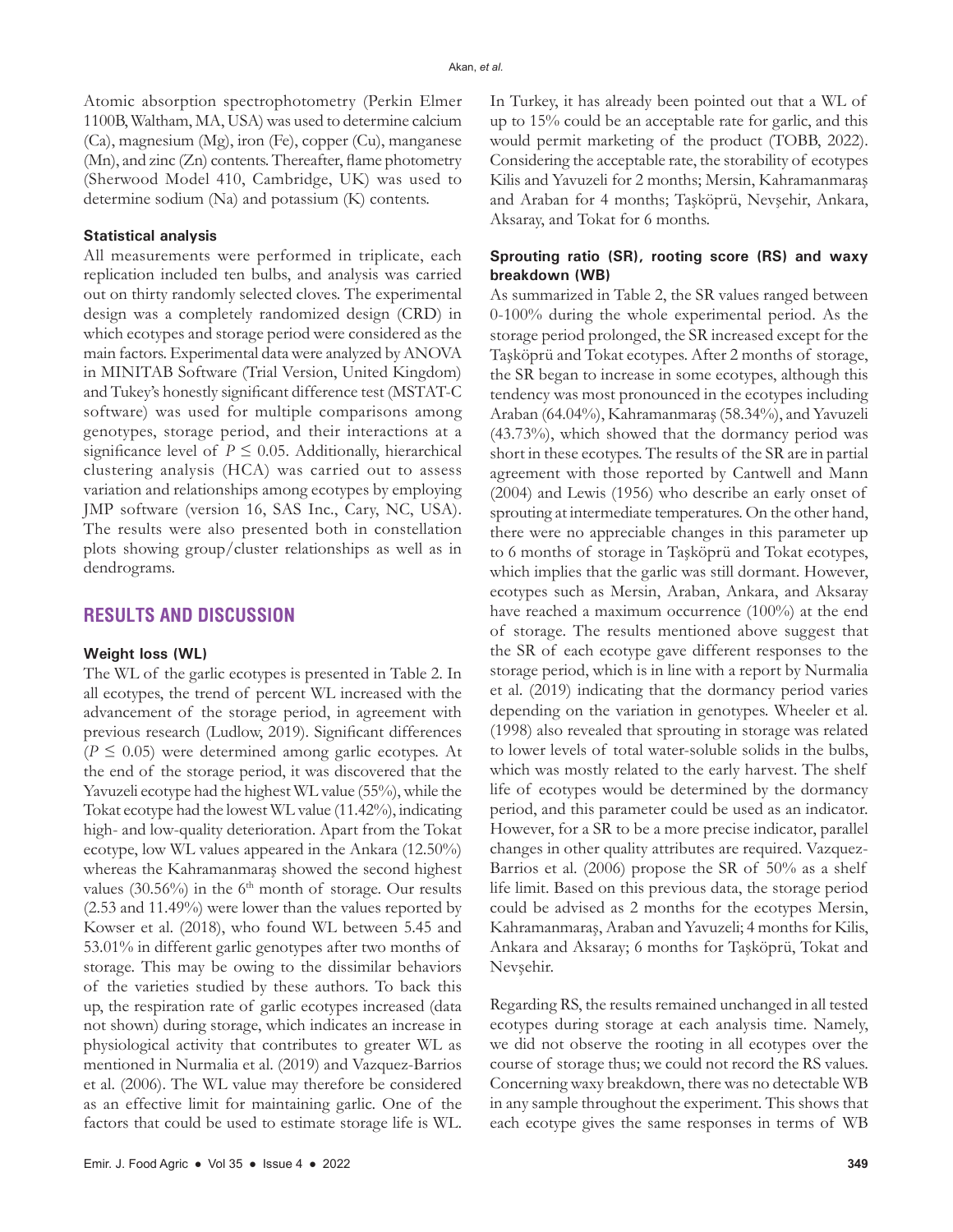| Table 2: Weight loss (WL), sprouting ratio (SR), soluble solids (SSC) and ash content of garlic ecotypes during storage at |  |
|----------------------------------------------------------------------------------------------------------------------------|--|
| warehouse conditions for 6 months                                                                                          |  |

| <b>Factors</b>                               | <b>WL (%)</b>          | SR (%)               | <b>SSC (%)</b>                  | Ash (%)                |
|----------------------------------------------|------------------------|----------------------|---------------------------------|------------------------|
| Ecotype (E) x Storage Period (SP)            |                        |                      |                                 |                        |
| Kilis $\times$ 0 <sup>th</sup> month         | $0.00 \pm 0.00 D, a^*$ | $0.00 \pm 0.00 C$ ,a | 23.73±0.26D,e                   | $1.24 \pm 0.02 C, h$   |
| Kilis $\times 2^{nd}$ month                  | $11.49 \pm 0.09 C$ ,a  | $0.00 \pm 0.00 C, e$ | 28.07±1.01C,d                   | $1.25 \pm 0.01 C$ , bc |
| Kilis $\times$ 4 <sup>th</sup> month         | $19.40 \pm 0.09B$ ,b   | 25.89±0.04B,g        | $31.03 \pm 0.03 B$ ,a           | $1.44 \pm 0.03 B, d$   |
| Kilis $\times$ 6 <sup>th</sup> month         | 28.47±0.09A,c          | 59.39±0.01A,d        | $40.53 \pm 0.08$ A,a            | $1.52 \pm 0.00$ A,b    |
| Mersin $\times$ 0 <sup>th</sup> month        | $0.00 \pm 0.00 D, a$   | $0.00 \pm 0.00 D, a$ | 35.03±0.12A,c                   | $3.70 \pm 0.04$ A,a    |
| Mersin $\times$ 2 <sup>nd</sup> month        | $3.89 \pm 0.02$ C, def | $20.30 \pm 0.35$ C,d | $30.70 \pm 0.15B$ <sub>,c</sub> | $0.55 \pm 0.03$ D, f   |
| Mersin $\times$ 4 <sup>th</sup> month        | $10.58 \pm 0.05B$ ,e   | 66.64±0.39B,c        | 25.03±0.03C,b                   | $1.56 \pm 0.00 B$ ,c   |
| Mersin $\times$ 6 <sup>th</sup> month        | 18.30±0.08A,e          | 100.00±0.00A,a       | 35.13±0.03A,ef                  | $1.45 \pm 0.01 C$ , c  |
| Kahramanmaraş $\times$ 0 <sup>th</sup> month | $0.00 \pm 0.00 D$ ,a   | $0.00 \pm 0.00 D, a$ | 34.90±0.10A,c                   | $1.98 \pm 0.00$ A,d    |
| Kahramanmaraş $\times$ 2 <sup>nd</sup> month | $6.41 \pm 0.15 C$ , c  | 58.34±0.02C,b        | $32.43 \pm 0.06B$ , bc          | $1.25 \pm 0.00B$ , bc  |
| Kahramanmaraş × 4 <sup>th</sup> month        | 16.85±0.02B,c          | 83.32±0.01B,a        | 30.73±0.03B,a                   | $0.97 \pm 0.00 C, ef$  |
| Kahramanmaraş $\times$ 6 <sup>th</sup> month | $30.56 \pm 0.16$ A,b   | $90.89 \pm 0.00$ A,b | 36.06±0.03A,cde                 | $1.22 \pm 0.00B$ , f   |
| Araban $\times$ 0 <sup>th</sup> month        | $0.00 \pm 0.00 D, a$   | $0.00 \pm 0.00 D, a$ | $38.50 \pm 0.11$ A,b            | $1.55 \pm 0.00 C,$ ef  |
| Araban $\times 2^{nd}$ month                 | $4.30 \pm 0.03 C, d$   | 64.04±0.38C,a        | 36.83±0.08A,a                   | $1.76 \pm 0.00 B$ ,a   |
| Araban $\times$ 4 <sup>th</sup> month        | $13.36 \pm 0.23B$ ,d   | 78.22±0.22B,b        | $23.46 \pm 0.11$ C, bc          | $1.81 \pm 0.00$ A,a    |
| Araban $\times$ 6 <sup>th</sup> month        | 26.22±0.06A,d          | 100.00±0.00A,a       | 33.03±0.03B,f                   | $1.26 \pm 0.00$ D, ef  |
| Yavuzeli $\times$ 0 <sup>th</sup> month      | $0.00 \pm 0.00 D.a$    | $0.00 \pm 0.00 D, a$ | 35.16±0.08B,c                   | $1.56 \pm 0.00 B, e$   |
| Yavuzeli $\times$ 2 <sup>nd</sup> month      | $9.01 \pm 0.02 C$ , b  | 43.73±0.03C,c        | 28.40±0.11C,d                   | $1.29 \pm 0.00 C, b$   |
| Yavuzeli $\times$ 4 <sup>th</sup> month      | $22.01 \pm 1.49B$ ,a   | 62.55±0.02B,d        | 21.86±0.03D,cd                  | $1.71 \pm 0.00$ A,b    |
| Yavuzeli $\times$ 6 <sup>th</sup> month      | 55.09±0.20A,a          | 71.22±0.03A,c        | 37.63±0.08A,bcd                 | $1.68 \pm 0.00$ A,a    |
| Taşköprü $\times$ 0 <sup>th</sup> month      | $0.00 \pm 0.00 D, a$   | $0.00 \pm 0.00$ A,a  | 38.46±0.03A,b                   | $2.76 \pm 0.00$ A,c    |
| Taşköprü × 2 <sup>nd</sup> month             | $3.19 \pm 0.09C$ , efg | $0.00 \pm 0.00$ A,e  | 37.43±0.08A,a                   | $0.98 \pm 0.00 B, e$   |
| Taşköprü × 4 <sup>th</sup> month             | $6.56 \pm 0.00 B$ ,g   | $0.00 \pm 0.00$ A,i  | $23.56 \pm 0.03B$ , bc          | $0.99 \pm 0.00 B$ , ef |
| Taşköprü × 6 <sup>th</sup> month             | $12.45 \pm 0.11$ A,gh  | $0.00 \pm 0.00$ A,f  | 37.76±0.06A,bcd                 | $1.01 \pm 0.00 B$ ,g   |
| Nevşehir $\times$ 0 <sup>th</sup> month      | $0.00 \pm 0.00 D, a$   | $0.00 \pm 0.00 C$ ,a | 43.90±0.25A,a                   | $1.46 \pm 0.00$ A,g    |
| Nevşehir × 2 <sup>nd</sup> month             | $4.35 \pm 0.06 C, d$   | $0.00 \pm 0.00 C, e$ | $31.63 \pm 0.08$ C,bc           | $1.24 \pm 0.00 C$ , bc |
| Nevşehir $\times$ 4 <sup>th</sup> month      | $6.72 \pm 0.06B$ ,g    | 23.07±0.01B,h        | $31.13 \pm 0.06 C, a$           | $1.02 \pm 0.01$ D,e    |
| Nevşehir x 6 <sup>th</sup> month             | 12.19±0.14A,gh         | 41.63±0.04A,e        | 39.60±0.05B,ab                  | $1.29 \pm 0.00B, e$    |
| Ankara $\times$ 0 <sup>th</sup> month        | $0.00 \pm 0.00 D, a$   | $0.00 \pm 0.00 C$ ,a | 38.86±0.06A,b                   | $1.46 \pm 0.00$ A,g    |
| Ankara $\times$ 2 <sup>nd</sup> month        | $2.86 \pm 0.06 C$ , fg | $0.00 \pm 0.00 C, e$ | $36.80 \pm 0.11 B$ , a          | $1.22 \pm 0.00 C$ ,c   |
| Ankara $\times$ 4 <sup>th</sup> month        | $6.34 \pm 0.07B$ ,g    | 27.00±0.00B,f        | 31.46±0.03C,a                   | $0.94 \pm 0.02$ D, f   |
| Ankara $\times$ 6 <sup>th</sup> month        | 12.50±0.10A,g          | 100.00±0.00A,a       | 37.53±0.03AB,bcd                | $1.37 \pm 0.02B$ , d   |
| Aksaray $\times$ 0 <sup>th</sup> month       | $0.00 \pm 0.00 D, a$   | $0.00 \pm 0.00 C$ ,a | $32.53 \pm 0.03 B$ ,d           | $1.50 \pm 0.00$ A,fg   |
| Aksaray $\times$ 2 <sup>nd</sup> month       | $2.53 \pm 0.03C$ ,g    | $0.00 \pm 0.00 C, e$ | 30.26±0.23C,cd                  | $1.01 \pm 0.00 C, e$   |
| Aksaray $\times$ 4 <sup>th</sup> month       | $8.11 \pm 0.05B$ , f   | 28.55±0.03B,e        | 20.80±0.00D,d                   | $1.47 \pm 0.01$ A,d    |
| Aksaray $\times$ 6 <sup>th</sup> month       | $15.83 \pm 0.03$ A,f   | 100.00±0.00A,a       | 35.66±0.03A,de                  | $1.22 \pm 0.00B$ , f   |
| Tokat $\times$ 0 <sup>th</sup> month         | $0.00 \pm 0.00 D, a$   | $0.00 \pm 0.00$ A,a  | $42.43 \pm 0.03$ A,a            | $3.02 \pm 0.01$ A,b    |
| Tokat $\times 2^{nd}$ month                  | $4.14 \pm 0.04$ C, de  | $0.00 \pm 0.00 A, e$ | 33.30±0.05C,b                   | $1.15 \pm 0.00B$ ,d    |
| Tokat $\times$ 4 <sup>th</sup> month         | $7.16 \pm 0.04 B$ , fg | $0.00 \pm 0.00$ A,i  | 29.76±0.03D,a                   | $0.75 \pm 0.00$ D,g    |
| Tokat $\times$ 6 <sup>th</sup> month         | 11.42±0.06A,h          | $0.00 \pm 0.00$ A,f  | 38.06±0.03B,bc                  | $1.00 \pm 0.00 C, g$   |
| Significant effects                          |                        |                      |                                 |                        |
| E.                                           | 0.000                  | 0.000                | 0.000                           | 0.000                  |
| <b>SP</b>                                    | 0.000                  | 0.000                | 0.000                           | 0.000                  |
| <b>ExSP</b>                                  | 0.000                  | 0.000                | 0.000                           | 0.000                  |

\*mean±standard error of mean (SEM). Capital letters show differences among storage periods in each ecotype, lower letters show differences between ecotypes in each storage period at  $P \le 0.05$  error level according to Tukey's test

during storage. Nurmalia et al. (2018) reported a similar behavior for WB in garlic bulbs during 4 months of storage. On the other hand, Kowser et al. (2018) noted significant increase in WB of garlic during 4 months of storage. Our samples that are free of WB could be resulted from not being subjected to a high temperature before harvest, which explained in a report by Schwartz (1995).

## **Soluble solids content (SSC) and ash content**

Genotypes that have higher SSC content could be utilized for the processing purposes (Singh et al., 2011). In Table 2, the experiments demonstrated that there were some fluctuations in the values of SSC in garlic ecotypes throughout the storage, which is in line with the results of Kopsell and Randle (1997) in onion. According to the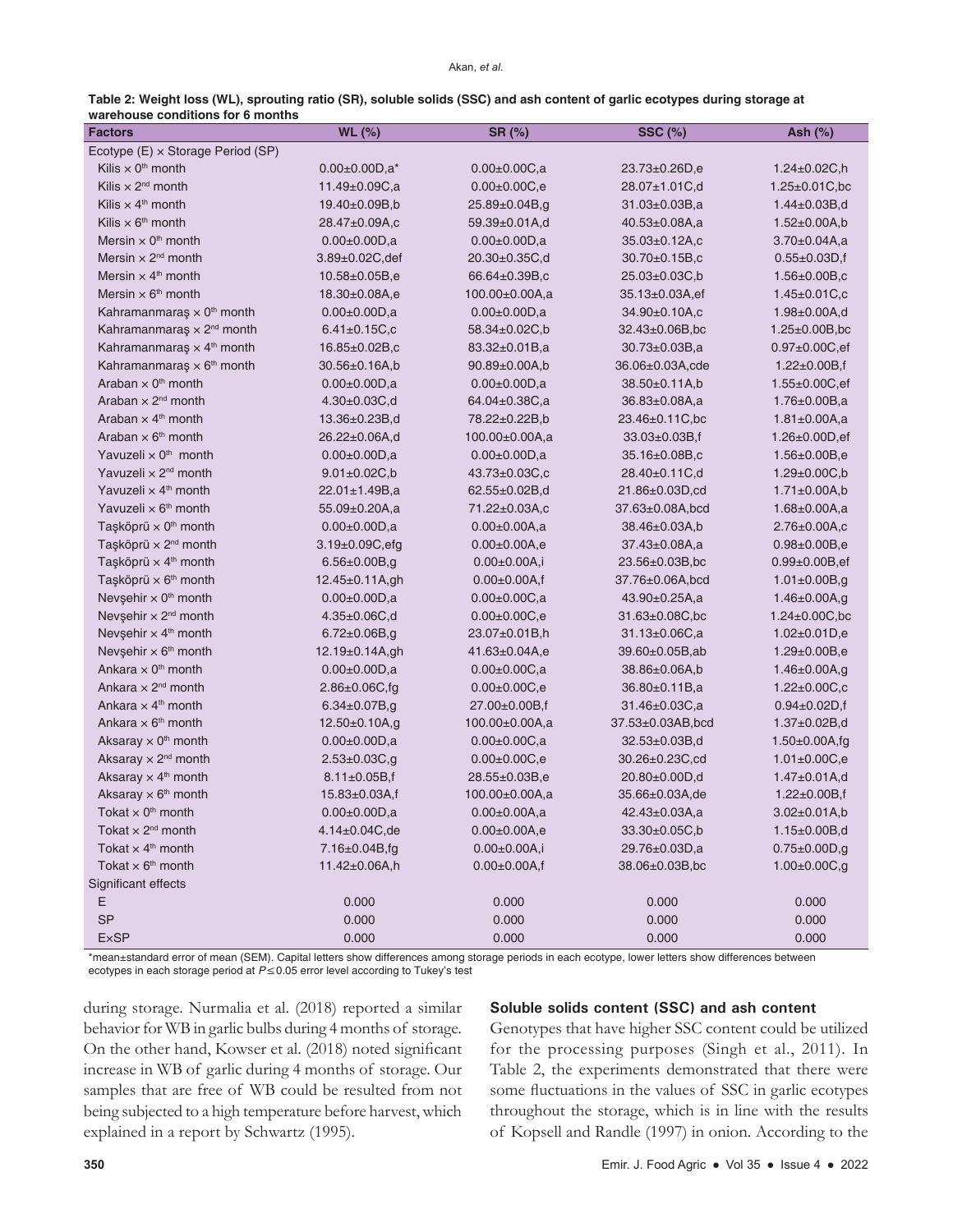current findings, the initial values of SSC varied between 23.73 and 43.90% among different ecotypes, and all ecotypes decreased from the  $0<sup>th</sup>$  to  $4<sup>th</sup>$  month, and then increased in the  $6<sup>th</sup>$  month of storage except for the Kilis ecotype. The highest values were noticed in ecotype Kilis (40.53%), while ecotype Araban (33.03%) had the lowest values at the end of the storage. When considering each ecotype's behavior during the storage period, the highest increases from the beginning to the end of storage were in ecotype Kilis (23.73 to 40.53%), and the highest decrease was in ecotype Araban (38.50 to 33.03%). The reason for the proportional rise in SSC of garlic could be a result of an increment in weight loss. This situation was also reported by Akan et al. (2019), as well as Akan and Tuna Gunes (2021) in garlic during storage.

The ash content of garlic ecotypes was found to range from the initial range of 1.24-3.70% to the final range of 1.00- 1.68% during the storage period of six months (Table 2). Except for ecotypes Kilis and Yavuzeli, the ash content diminished and increased at different rates in other ecotypes at the end of storage. While the highest reduction in ash content was determined in Mersin and Tokat ecotypes, the highest increment was in Mersin and Yavuzeli ecotypes. There has been very limited information in the literature regarding the ash content of garlic bulbs and its changes during storage. According to experience, the previously mentioned discrepancies in the results may be related to the variations in cultivation conditions, harvesting and curing time. The results of ash content are in partial agreement with those reported by Bahnasawy and Dabee (2006) who noticed that ash content increased from 1.61 and 1.65% for the garlic stored traditionally. Petropoulos et al. (2016) have also reported an increase in the ash content of onions after long-term storage.

#### **Titratable acidity (TA) and pH**

As seen in Table 3, the TA value increased as the storage period increased and compared to initial values (0.180- 0.411%), garlic ecotypes were more acidic after 6 months of storage (0.537-0.965%). During the whole experiment, Kilis ecotype had the highest and Nevşehir ecotype had the lowest increase in TA, which ranged from 0.180 to 0.823% and from 0.246 to 0.537%, respectively. Akan et al. (2019), Akan and Tuna Gunes (2021), Dronachari et al. (2010) similarly observed an increase in the ratio of TA in garlic cloves and bulbs during storage. A reverse trend was observed in pH values of all ecotypes with the progress of the storage period and this pattern of change was in line with TA results. The initial pH values of garlic ecotypes varied between 6.77 and 7.01, pH increased in most garlic ecotypes in the  $6<sup>th</sup>$  month. Compared to initials, pH values decreased to the range of 6.11-5.98 within samples after 6 months (Table 3). The decline in pH of Aksaray ecotype occurred at a faster rate than in others, whereas the slowest

decline was determined in ecotype Ankara at the end of the storage.

As mentioned earlier, a gradual increase in the percentage of acidity occurred, but the pH decreased during storage (Table 3). Berno et al. (2014) described similar changes in onions during storage. Because the TA and pH are associated with the organic acid content, high stress due to microbial activity in stored foods is one of the obvious consequences of a larger production of these acids leading to an increase in acidity and a reduction in pH values (Soccol et al., 2006).

### **Antioxidant capacity (AOC) and total phenolic content (TPC)**

The AOC content of the ecotypes differed significantly both at the initial and at the end of storage (Table 3). The AOC in garlic for all ecotypes appears lower in stored ecotypes than prior to storage. Similarly, Akan and Tuna Gunes (2021) observed a decrease in the AOC of garlic bulbs stored for 6 months. Previous reports have shown that storing garlic cloves for a longer period of time can help decrease AOC levels (Veríssimo et al., 2010; Li et al., 2015; Akan et al., 2019). The reduction in AOC of garlic ecotypes after storage for 6 months was the lowest in Mersin (∼7%) and Aksaray (∼16%) whereas it was the highest in Kilis (∼31%) and Yavuzeli (∼24%). On the other hand, during the whole experiment, Taşköprü, Nevşehir, and Ankara ecotypes had a relatively high content of AOC, respectively. This discrepancy amongst obtained results of the AOC level of ecotypes could be attributed to different ecotypes being cultivated in different areas. Besides, there are differences in cultivation practices and microclimate conditions between these areas. Denre et al. (2013) and Petropoulos et al. (2018) also observed a significant variation in AOC among diverse garlic cultivars and they have reported similar results.

As for TPC, there was a considerable change in values between ecotypes (Table 3). Our results are compatible with some reports, which found a significant variation in TPC results of garlic (Hirata et al., 2015; Petropoulos et al., 2018). The disparities in the data obtained herein could be owing to genetic factors, climatic and growing conditions and so forth. Even, Beato et al. (2011) have revealed that the same garlic cultivars at four different locations show a significant effect of growing conditions on TPC. At the beginning of storage, the ecotypes Tokat and Kilis showed the highest and lowest TPC, respectively (34.88 and 24.67 mg GAE 100 g<sup>-1</sup> fw), while the other ecotypes showed intermediate values. TPC either increased (Kilis, Mersin, Yavuzeli, Nevşehir, and Aksaray) or slightly decreased by 9% (Kahramanmaraş and Araban) at the end of the trial. The ecotypes Taşköprü, Ankara, and Tokat had returned to their initial value by the end of the experiment.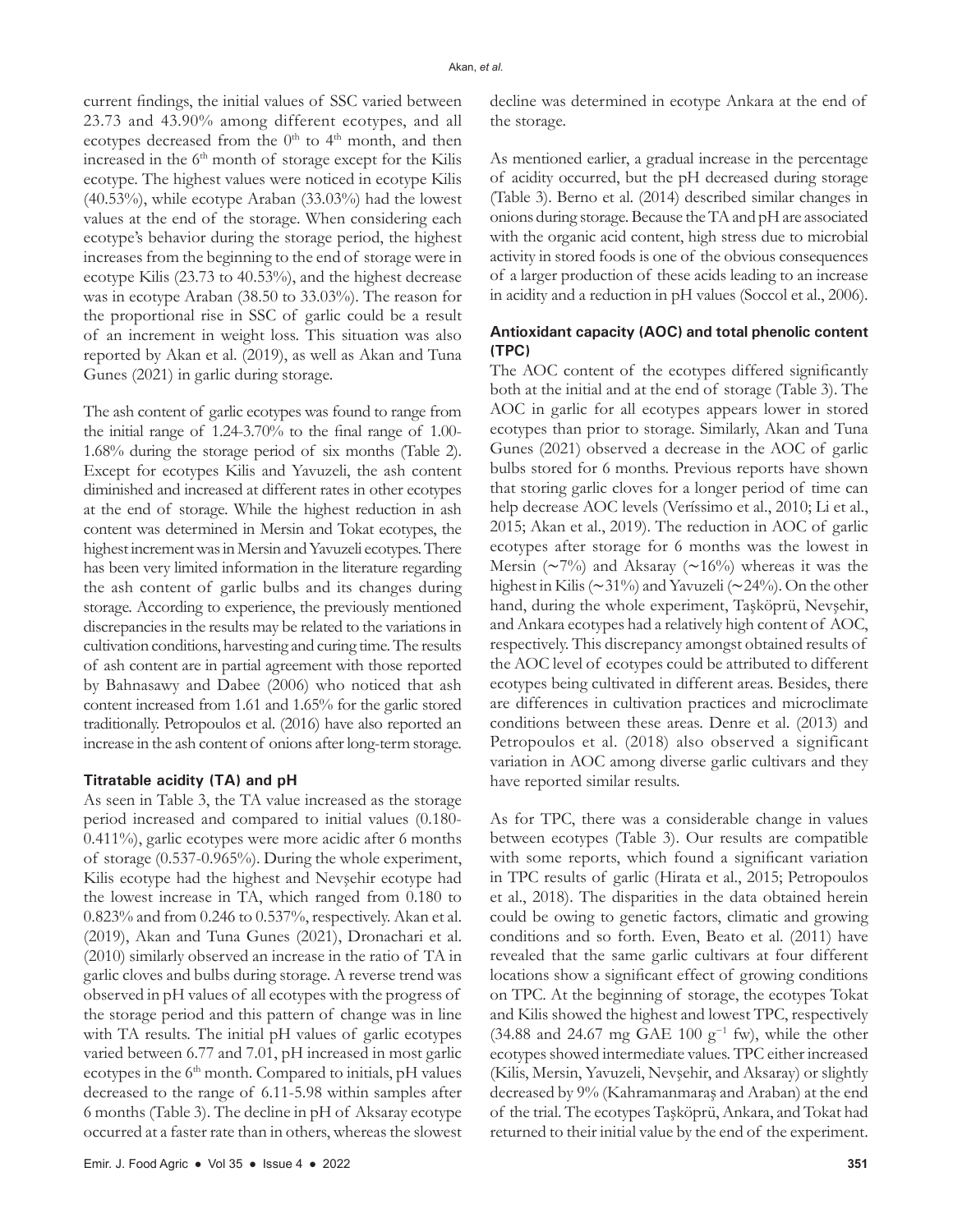| Table 3: Titratable acidity (TA), pH, antioxidant capacity (AOC), and total phenolic content (TPC) of garlic ecotypes during storage |  |  |
|--------------------------------------------------------------------------------------------------------------------------------------|--|--|
| at warehouse conditions for 6 months                                                                                                 |  |  |

| <b>Factors</b>                               | TA (citric acid %)      | pH                             | <b>AOC (%I)</b>         | TPC (mg GAE 100 $g^{-1}$ ) |
|----------------------------------------------|-------------------------|--------------------------------|-------------------------|----------------------------|
| Ecotype(E)×StoragePeriod(SP)                 |                         |                                |                         |                            |
| Kilis $\times$ 0 <sup>th</sup> month         | $0.180\pm0.00D, f^*$    | 7.00±0.02A,a                   | 62.33±0.66A,d           | 24.67±0.06D,g              |
| Kilis $\times$ 2 <sup>nd</sup> month         | $0.383 \pm 0.00 C, d$   | $6.46 \pm 0.00B$ ,a            | 53.33±0.33B,d           | 34.30±0.04A,c              |
| Kilis $\times$ 4 <sup>th</sup> month         | $0.614 \pm 0.00B$ ,c    | $5.82 \pm 0.00D$ ,b            | 48.33±0.33C,d           | 31.24±0.04B,e              |
| Kilis $\times$ 6 <sup>th</sup> month         | $0.823 \pm 0.00$ A,d    | $6.10\pm0.00C$ ,a              | 43.33±0.33D,e           | 28.18±0.03C,g              |
| Mersin $\times$ 0 <sup>th</sup> month        | $0.314 \pm 0.00 D, d$   | $6.88 \pm 0.00$ A,c            | 55.67±3.71B,e           | 28.89±0.03D,de             |
| Mersin $\times$ 2 <sup>nd</sup> month        | $0.419 \pm 0.00 C, d$   | $6.25 \pm 0.00B$ , de          | 61.00±0.57A,c           | $38.30\pm0.04A$ ,b         |
| Mersin $\times$ 4 <sup>th</sup> month        | $0.578 \pm 0.01B$ , def | $5.72 \pm 0.00 D,d$            | 55.00±0.57B,c           | 33.61±0.03B,cd             |
| Mersin $\times$ 6 <sup>th</sup> month        | $0.647 \pm 0.00A$ , f   | $5.98 \pm 0.00 C$ ,c           | 52.00±0.00C,cd          | 30.38±0.12C,ef             |
| Kahramanmaraş $\times$ 0 <sup>th</sup> month | $0.389 \pm 0.00D$ ,ab   | $6.77 \pm 0.01$ A,e            | 65.66±0.33A,c           | 30.27±0.03B,bcd            |
| Kahramanmaraş $\times$ 2 <sup>th</sup> month | $0.564 \pm 0.00C$ ,a    | $6.23 \pm 0.00B, e$            | 61.33±0.33B,c           | $33.68 \pm 0.03$ A,c       |
| Kahramanmaraş × 4 <sup>th</sup> month        | $0.787 \pm 0.01B$ ,a    | $5.65 \pm 0.00D, e$            | 58.66±0.33C,b           | 30.86±0.04B,e              |
| Kahramanmaraş $\times$ 6 <sup>th</sup> month | $0.965 \pm 0.00A$ ,a    | $6.01 \pm 0.00 C$ , bc         | 55.00±0.57D,c           | 27.56±0.03C,g              |
| Araban $\times$ 0 <sup>th</sup> month        | $0.411 \pm 0.01D$ ,a    | $6.84 \pm 0.01$ A,cd           | 66.33±0.33A,c           | 31.49±0.01B,b              |
| Araban $\times$ 2 <sup>nd</sup> month        | $0.528 \pm 0.00 C$ , b  | $6.35 \pm 0.01B$ <sub>,c</sub> | 59.00±0.57B,c           | 35.44±0.01A,c              |
| Araban $\times$ 4 <sup>th</sup> month        | $0.603 \pm 0.00B$ ,cd   | $5.79 \pm 0.01$ D, bc          | 55.33±0.33C,c           | $31.14 \pm 0.01 B$ ,e      |
| Araban $\times$ 6 <sup>th</sup> month        | $0.869 \pm 0.01$ A,bc   | $6.02 \pm 0.01 C$ , bc         | 51.33±0.33D,d           | 28.70±0.00C,a              |
| Yavuzeli $\times$ 0 <sup>th</sup> month      | $0.407 \pm 0.00D$ ,a    | $6.84 \pm 0.00$ A,cd           | 66.66±0.33A,c           | 31.38±0.01D,bc             |
| Yavuzeli x 2 <sup>nd</sup> month             | $0.518 \pm 0.00C$ ,b    | $6.28 \pm 0.00 B, d$           | 58.33±0.33B,c           | 38.31±0.00A,b              |
| Yavuzeli x 4 <sup>th</sup> month             | $0.721 \pm 0.00B$ ,b    | 5.75±0.00D,cd                  | 54.00±0.57C,c           | 35.42±0.00B,bc             |
| Yavuzeli $\times$ 6 <sup>th</sup> month      | $0.898 \pm 0.00A$ ,b    | $6.11 \pm 0.00 C$ ,a           | 50.66±0.33D,d           | 32.24±0.01C,cde            |
| Taşköprü $\times$ 0 <sup>th</sup> month      | $0.384 \pm 0.00D$ ,ab   | $6.84 \pm 0.00$ A,cd           | 75.33±0.33A,a           | 33.86±0.02C,a              |
| Taşköprü × 2 <sup>nd</sup> month             | $0.526 \pm 0.00 C$ ,b   | $6.23 \pm 0.00B, e$            | 70.66±0.33B,a           | 39.73±0.01A,b              |
| Taşköprü × 4 <sup>th</sup> month             | $0.567 \pm 0.00B$ , ef  | $5.71 \pm 0.00 D,d$            | $65.33 \pm 0.66$ C,a    | 36.12±0.01B,b              |
| Taşköprü × 6 <sup>th</sup> month             | $0.675 \pm 0.00A$ , ef  | $6.03 \pm 0.00 C$ , b          | $62.33 \pm 0.33D$ ,a    | 33.24±0.02C,bcd            |
| Nevşehir $\times$ 0 <sup>th</sup> month      | $0.246 \pm 0.00D, e$    | $6.94 \pm 0.00$ A,b            | 72.33±0.33A,ab          | 25.86±0.03C,fg             |
| Nevşehir $\times 2^{nd}$ month               | $0.385 \pm 0.00 C, d$   | $6.41 \pm 0.00 B$ ,b           | $68.33 \pm 0.33 B$ , ab | $33.71 \pm 0.04$ A,c       |
| Nevşehir $\times$ 4 <sup>th</sup> month      | $0.420 \pm 0.00B$ ,h    | $5.71 \pm 0.00 D,d$            | 64.66±0.33C,a           | $30.16 \pm 0.03 B, e$      |
| Nevşehir $\times$ 6 <sup>th</sup> month      | $0.537 \pm 0.00A$ ,g    | $6.05 \pm 0.00 C$ , b          | $61.33 \pm 0.33D$ ,ab   | 33.65±0.07A,bc             |
| Ankara $\times$ 0 <sup>th</sup> month        | $0.344 \pm 0.00 C$ , cd | $6.81 \pm 0.00$ A, de          | 71.00±0.57A,b           | 27.67±0.02C,ef             |
| Ankara $\times$ 2 <sup>nd</sup> month        | $0.460 \pm 0.02B$ ,c    | $6.40 \pm 0.00 B$ ,b           | 65.33±0.33B,b           | 35.09±0.02A,c              |
| Ankara $\times$ 4 <sup>th</sup> month        | $0.515 \pm 0.00$ A,g    | $5.88 \pm 0.00 D, a$           | $61.33 \pm 0.33 C$ , b  | 31.81±0.04B,de             |
| Ankara $\times$ 6 <sup>th</sup> month        | $0.541 \pm 0.00$ A,g    | $6.11 \pm 0.00 C$ , a          | 58.33±0.66D,b           | 28.82±0.09C,fg             |
| Aksaray $\times$ 0 <sup>th</sup> month       | $0.368 \pm 0.01 C$ , bc | $7.01 \pm 0.00$ A,a            | 48.33±0.33A,f           | 29.23±0.17C,cde            |
| Aksaray $\times$ 2 <sup>nd</sup> month       | $0.396 \pm 0.02 C, d$   | $6.40 \pm 0.00B$ ,b            | 45.33±0.33B,e           | 34.85±0.04A,c              |
| Aksaray $\times$ 4 <sup>th</sup> month       | $0.554 \pm 0.00B$ ,f    | $5.65 \pm 0.00$ D,e            | 42.00±0.57C,e           | 30.79±0.08BC,e             |
| Aksaray $\times$ 6 <sup>th</sup> month       | $0.856 \pm 0.00A$ ,cd   | $6.10\pm0.00C$ ,a              | 40.66±0.33C,e           | 31.11±3.37B,de             |
| Tokat $\times$ 0 <sup>th</sup> month         | $0.393 \pm 0.01D$ ,ab   | $6.88 \pm 0.00$ A,c            | $65.66 \pm 0.33$ A,f    | 34.88±0.03C,a              |
| Tokat $\times$ 2 <sup>nd</sup> month         | $0.527 \pm 0.00C$ ,b    | $6.22 \pm 0.00B, e$            | 58.33±0.33B,c           | 42.20±0.02A,a              |
| Tokat $\times$ 4 <sup>th</sup> month         | $0.591 \pm 0.00B, cde$  | $5.82 \pm 0.00D$ ,b            | 54.66±0.33C,c           | $38.61 \pm 0.03 B$ ,a      |
| Tokat $\times$ 6 <sup>th</sup> month         | $0.686 \pm 0.00A.e$     | $6.05 \pm 0.00 C$ , b          | 50.66±0.33D,d           | 34.70±0.04C,b              |
| Significanteffects                           |                         |                                |                         |                            |
| Е                                            | 0.000                   | 0.000                          | 0.000                   | 0.000                      |
| <b>SP</b>                                    | 0.000                   | 0.000                          | 0.000                   | 0.000                      |
| <b>ExSP</b>                                  | 0.000                   | 0.000                          | 0.000                   | 0.000                      |

\*mean±standard error of mean (SEM). Capital letters show differences among storage periods in each ecotype, lower letters show differences between ecotypes in each storage period at  $P \le 0.05$  error level according to Tukey's test

Herein, the rise of TPC values in some garlic ecotypes during storage is in agreement with previous reports (Veríssimo et al., 2010; Lu et al., 2011). Conversely, the descending tendency in TPC of some garlic ecotypes was consistent with a report by Akan and Tuna Gunes (2021) in garlic bulbs for long-term storage. The increase in TPC could likely be related to the defense strategy of vegetables against oxidative stress (Silva et al., 2010) whereas the decrease in TPC may also be associated with the decrease in antioxidant activity.

#### **Macro-and micro mineral contents**

The results of the macro and micro mineral content analyses of the garlic ecotypes were presented with respect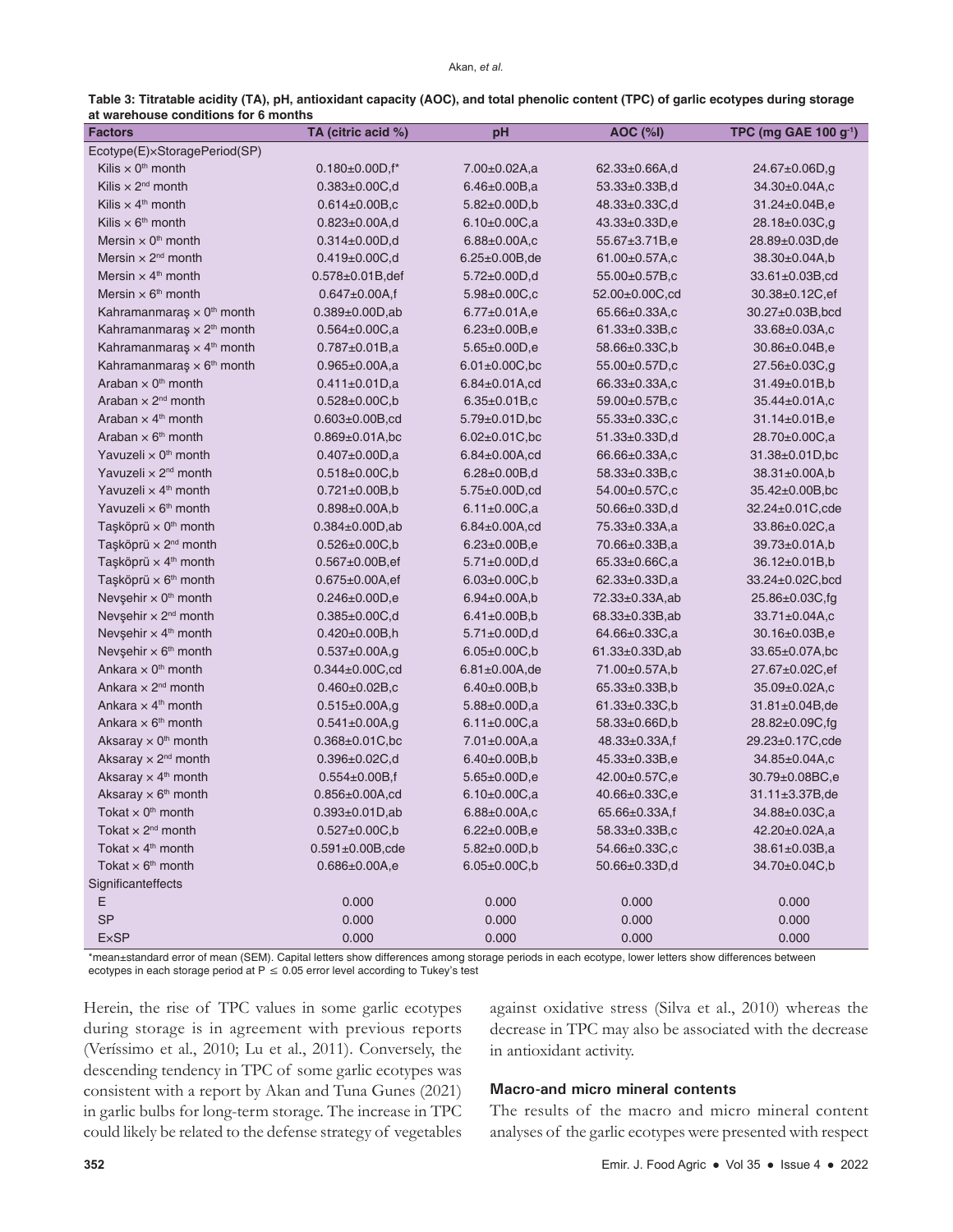| Table 4: Macro- and micro element contents of garlic ecotypes during storage at warehouse conditions for 6 months |                        |                         |                         |                         |                        |                         |                         |                         |
|-------------------------------------------------------------------------------------------------------------------|------------------------|-------------------------|-------------------------|-------------------------|------------------------|-------------------------|-------------------------|-------------------------|
| <b>Factors</b>                                                                                                    | K (mgL <sup>-1</sup> ) | Ca (mgL-1)              | Mg (mgL <sup>-1</sup> ) | Fe (mgL <sup>-1</sup> ) | Cu (mgL-1)             | Mn (mgL <sup>-1</sup> ) | Na (mgL <sup>-1</sup> ) | Zn (mgL <sup>-1</sup> ) |
| Ecotype(E)xStoragePeriod(SP)                                                                                      |                        |                         |                         |                         |                        |                         |                         |                         |
| Kilis $\times$ 0 <sup>th</sup> month                                                                              | 451.66±1.22B,a*        | $4.89 + 0.07B$ , def    | 22.59±0.01C,a           | $0.164 + 0.00C, h$      | 0.038±0.00C.f          | $0.117 \pm 0.01$ C,ef   | $11.54 \pm 0.01$ A, a   | $0.374 + 0.00B$ , $c$   |
| Kilis $\times$ 2 <sup>nd</sup> month                                                                              | 475.10±1.14A,bcd       | $6.15 \pm 0.34$ A, ab   | 21.52±0.02D,d           | $0.745 \pm 0.00B$ ,e    | $0.109 + 0.01B$ ,b     | $0.209 + 0.00B$ , bc    | 10.69±0.10B,c           | $0.374 + 0.00B$ , $c$   |
| Kilis $\times$ 4 <sup>th</sup> month                                                                              | 455.49±1.26B,bc        | $4.94 + 0.07B$ , de     | 23.74±0.00B,a           | $0.166 + 0.00C$ , h     | $0.040 + 0.00C,$       | $0.118 + 0.01C$ , d     | 11.56±0.02A,ab          | $0.376 + 0.00B$ , $c$   |
| Kilis $\times$ 6 <sup>th</sup> month                                                                              | 455.06±1.44B,ab        | $5.78 + 0.08B$ , ab     | 25.75±0.07A,b           | $0.817\pm0.00C$ , b     | $0.143 \pm 0.00$ A,a   | $0.257 \pm 0.00$ A,a    | $11.31 \pm 0.11$ A, b   | $0.454 + 0.00A$ , b     |
| Mersin x 0 <sup>th</sup> month                                                                                    | 401.51±1.82C,c         | $4.38 + 0.08B, f$       | 15.95±0.04D,h           | $0.389 + 0.00C$ ,       | $0.076 + 0.00C$ , de   | $0.182 + 0.00B$ , bc    | $9.07 + 0.03B, e$       | $0.122 \pm 0.00C, f$    |
| Mersin x 2 <sup>nd</sup> month                                                                                    | 478.89±0.51A,ab        | $6.40 + 0.01$ A,a       | 24.08±0.12A,a           | $0.908 + 0.00A$ ,b      | $0.109 + 0.00B$ , b    | $0.231 \pm 0.00A$ , ab  | $11.45 \pm 0.01$ A, b   | $0.488 + 0.00B$ , b     |
| Mersin x 4 <sup>th</sup> month                                                                                    | 404.74±1.85C,e         | $4.40 + 0.08B, e$       | 16.76±0.04C,h           | $0.391 + 0.00C, g$      | $0.070 + 0.00C$ , de   | $0.182 + 0.00B$ , $c$   | $9.09 + 0.02B$ , d      | $0.124 \pm 0.00C$ ,e    |
| Mersin x 6 <sup>th</sup> month                                                                                    | 451.53±0.71B,ab        | $6.19 + 0.09B$ ,a       | $21.57 + 0.11B$ , g     | $0.782 + 0.01B$ , C     | $0.134 \pm 0.00$ A, ab | $0.215 \pm 0.00$ A,bc   | $11.47 + 0.33$ A,b      | $0.579 \pm 0.00$ A,a    |
| Kahramanmaraş x<br>O <sup>th</sup> month                                                                          | 450.64±0.42B,a         | $4.60 + 0.20B,$ ef      | 18.38±0.00C,f           | 0.232±0.00C,g           | $0.058 + 0.00B,$ ef    | $0.146 \pm 0.01 C$ , de | $9.67 + 0.11B$ , cd     | $0.210 + 0.00C$ ,e      |
| Kahramanmaraş x<br>2 <sup>nd</sup> month                                                                          | 474.57±0.46A,bcd       | $6.08 + 0.06A$ , ab     | 22.24±0.07A,c           | $0.848 + 0.00A$ , $c$   | $0.134 + 0.00A$ ,a     | $0.243 + 0.00A$ ,a      | $11.72 \pm 0.11$ A,ab   | $0.392 + 0.00B$ , C     |
| Kahramanmaraş x<br>4 <sup>th</sup> month                                                                          | 455.22±0.29B,bc        | $6.27 \pm 0.09$ A,a     | 21.71±0.09B,c           | $0.787 + 0.01B$ , C     | $0.133 + 0.00A$ ,a     | $0.216 \pm 0.00$ B,abc  | 11.59±0.32A,ab          | $0.583 + 0.00A$ ,a      |
| Kahramanmaraş x<br>6 <sup>th</sup> month                                                                          | 451.38±0.43B,ab        | $4.65 \pm 0.20B$ , de   | 22.11±0.00A,f           | 0.234±0.00C,g           | $0.063 + 0.00B,$ ef    | $0.146 + 0.01C$ ,e      | $9.70 + 0.11B$ ,e       | $0.252 + 0.00C$ ,d      |
| Araban x 0 <sup>th</sup> month                                                                                    | 455.70±0.51AB,a        | 5.50±0.03C,bcd          | $9.38 + 0.00C$ ,e       | $0.542 \pm 0.01$ C,d    | $0.097 + 0.00B$ , cd   | $0.185 \pm 0.00B$ , bc  | $9.48 + 0.10C$ , de     | $0.471 + 0.01B$ ,b      |
| Araban x 2 <sup>nd</sup> month                                                                                    | 446.92±2.85C,e         | 5.66±0.05BC, bc         | 18.79±0.00D.f           | 0.456±0.00D,g           | $0.056 + 0.00C$ , $c$  | $0.100 + 0.00C$ , d     | 10.87±0.03B,c           | $0.223 + 0.00C$ , d     |
| Araban x 4 <sup>th</sup> month                                                                                    | 451.09±1.99BC,c        | $6.01 \pm 0.03$ AB, abc | 22.39±0.10B,b           | $0.759 + 0.00B$ , d     | $0.120 + 0.00$ A, ab   | $0.229 + 0.00A$ , ab    | $11.72 \pm 0.12$ A, ab  | $0.523 \pm 0.01$ A, b   |
| Araban x 6 <sup>th</sup> month                                                                                    | 460.74±0.55A,a         | $6.17 \pm 0.01$ A,a     | 27.88±0.13A,a           | $0.876 \pm 0.00$ A,a    | $0.119 + 0.00A$ , bc   | $0.243 \pm 0.00$ A,ab   | 11.03±0.01B,bc          | $0.568 + 0.00A$ ,a      |
| Yavuzeli x 0 <sup>th</sup> month                                                                                  | 454.83±1.06A,a         | $5.92 \pm 0.33$ A, ab   | 20.59±0.00B,d           | $0.713 + 0.00B$ , $c$   | $0.106 + 0.01$ A,bc    | $0.199 + 0.00B$ , bc    | $10.22 \pm 0.10 B$ , bc | $0.356 + 0.00B$ , $c$   |
| Yavuzeli x 2 <sup>nd</sup> month                                                                                  | 413.26±1.91B,f         | $4.51 \pm 0.08$ B, d    | 16.40±0.04D,g           | $0.401 + 0.00C, h$      | $0.101 + 0.00A$ , b    | $0.185 + 0.00B$ , $c$   | $9.29 + 0.04C$ ,e       | $0.126 + 0.00C$ ,e      |
| Yavuzeli x 4 <sup>th</sup> month                                                                                  | 462.60±0.83A,ab        | $6.15 \pm 0.00$ A, ab   | 24.02±0.11A,a           | $0.887 + 0.00$ A,a      | $0.104 + 0.00A$ , bc   | $0.223 \pm 0.00$ A, ab  | $11.34 \pm 0.02$ A, b   | $0.483 + 0.00A$ , b     |
| Yavuzeli x 6 <sup>th</sup> month                                                                                  | 402.43±1.82C,d         | $4.40 + 0.08B, e$       | 19.17±0.05C,            | $0.389 + 0.00C, f$      | $0.082 + 0.00B$ , de   | $0.197 + 0.00B$ , cd    | $9.10 + 0.02C, f$       | $0.146 \pm 0.00 C, e$   |
| Taşköprü x O <sup>th</sup><br>month                                                                               | 454.46±1.13B,a         | 5.83±0.05A,ab           | 21.38±0.06C,c           | $0.814 \pm 0.00$ A,a    | $0.130 + 0.00A$ ,a     | $0.233 + 0.00A$ ,a      | $11.31 + 0.11B$ ,a      | $0.373 + 0.00C$ , c     |
| Taşköprü x 2 <sup>nd</sup><br>month                                                                               | 486.53±6.69A,a         | $5.67 + 0.04A$ ,b       | 20.22±0.10D,e           | $0.770 + 0.00$ B,d      | $0.115 \pm 0.00B$ , ab | $0.215 \pm 0.00$ A,abc  | $12.28 + 0.11A$ , a     | $0.465 + 0.06A$ ,b      |
| Taşköprü x 4th<br>month                                                                                           | 458.67±0.25B,bc        | 5.84±0.05A,abc          | 22.21±0.06B,b           | $0.827 \pm 0.00$ A,b    | $0.133 + 0.00A$ ,a     | $0.236 + 0.00A$ ,a      | $11.61 \pm 0.11B$ ,ab   | 0.385±0.00BC,c          |
| Taşköprü x 6 <sup>th</sup><br>month                                                                               | 455.59±1.07B,ab        | $5.94 \pm 0.33$ A, ab   | 24.76±0.01A,c           | $0.716 + 0.00C$ , d     | $0.117 \pm 0.01B$ , bc | $0.219 + 0.00A$ , bc    | $10.28 + 0.03C$ , d     | $0.428 + 0.00AB$ , b    |
| Nevşehir x 0 <sup>th</sup> month                                                                                  | 434.07±2.80C,b         | $5.52 \pm 0.05B$ , bc   | 18.25±0.00C.f           | $0.443 + 0.00C$ ,e      | $0.055 + 0.00D,$ ef    | $0.098 + 0.00C, f$      | 10.53±0.02A,b           | $0.219 + 0.00C$ ,e      |
| Nevşehir x 2nd<br>month                                                                                           | 480.11±1.08A,ab        | $6.63 \pm 0.05$ A,a     | 22.49±0.01A,c           | $0.938 + 0.00A$ ,a      | $0.137 + 0.00A$ ,a     | $0.211 \pm 0.00A$ , abc | 10.34±0.03A,cd          | $0.459 + 0.00A$ , b     |
| Nevşehir x 4 <sup>th</sup> month                                                                                  | 458.82±1.07B,bc        | $6.19 + 0.46A$ ,a       | 20.77±0.00B,d           | $0.720 + 0.00B$ ,e      | $0.108 + 0.01B$ , bc   | $0.198 + 0.00AB$ , bc   | 10.31±0.10A,c           | $0.362 + 0.00B$ , $c$   |
| Nevşehir x 6 <sup>th</sup> month                                                                                  | 450.49±0.37B,ab        | $5.14 \pm 0.11B$ , cd   | 20.95±0.08B,h           | $0.458 + 0.00C$ ,e      | $0.073 + 0.00C$ , ef   | $0.175 \pm 0.00B$ , de  | 7.53±0.03B,g            | $0.329 + 0.00B$ , $c$   |
| Ankara x 0 <sup>th</sup> month                                                                                    | 447.57±2.04B,a         | $5.95 \pm 0.03$ A, ab   | 22.21±0.10A,b           | $0.756 + 0.01A$ ,b      | $0.122 \pm 0.00$ A, ab | $0.233 + 0.00A$ ,a      | 11.68±0.12A,a           | 0.515±0.01A,b           |
| Ankara x 2 <sup>nd</sup> month                                                                                    | 475.74±0.54A,bc        | $5.70 + 0.04AB$ , b     | 20.23±0.00B,e           | $0.562 + 0.00B$ ,       | $0.101 + 0.00B$ ,b     | $0.188 + 0.00B$ , $c$   | $9.80 + 0.12C$ , de     | $0.504 + 0.02$ A,b      |
| Ankara x 4 <sup>th</sup> month                                                                                    | 470.08±6.51A,a         | $5.44 \pm 0.04 B$ , cd  | $20.07 + 0.11B$ ,e      | $0.754 + 0.00A$ , d     | $0.107 + 0.00B$ , bc   | $0.206 \pm 0.00 B, abc$ | $12.07 + 0.12$ A,a      | $0.517 + 0.00A$ ,b      |
| Ankara x 6 <sup>th</sup> month                                                                                    | 435.98±3.26C,c         | 5.53±0.05AB,bc          | 21.95±0.01A,f           | $0.780 + 0.00A$ , c     | 0.058±0.00C,f          | $0.109 + 0.00C, f$      | $10.56 \pm 0.03 B$ , cd | $0.259 + 0.00B$ , d     |

*(Contd...)*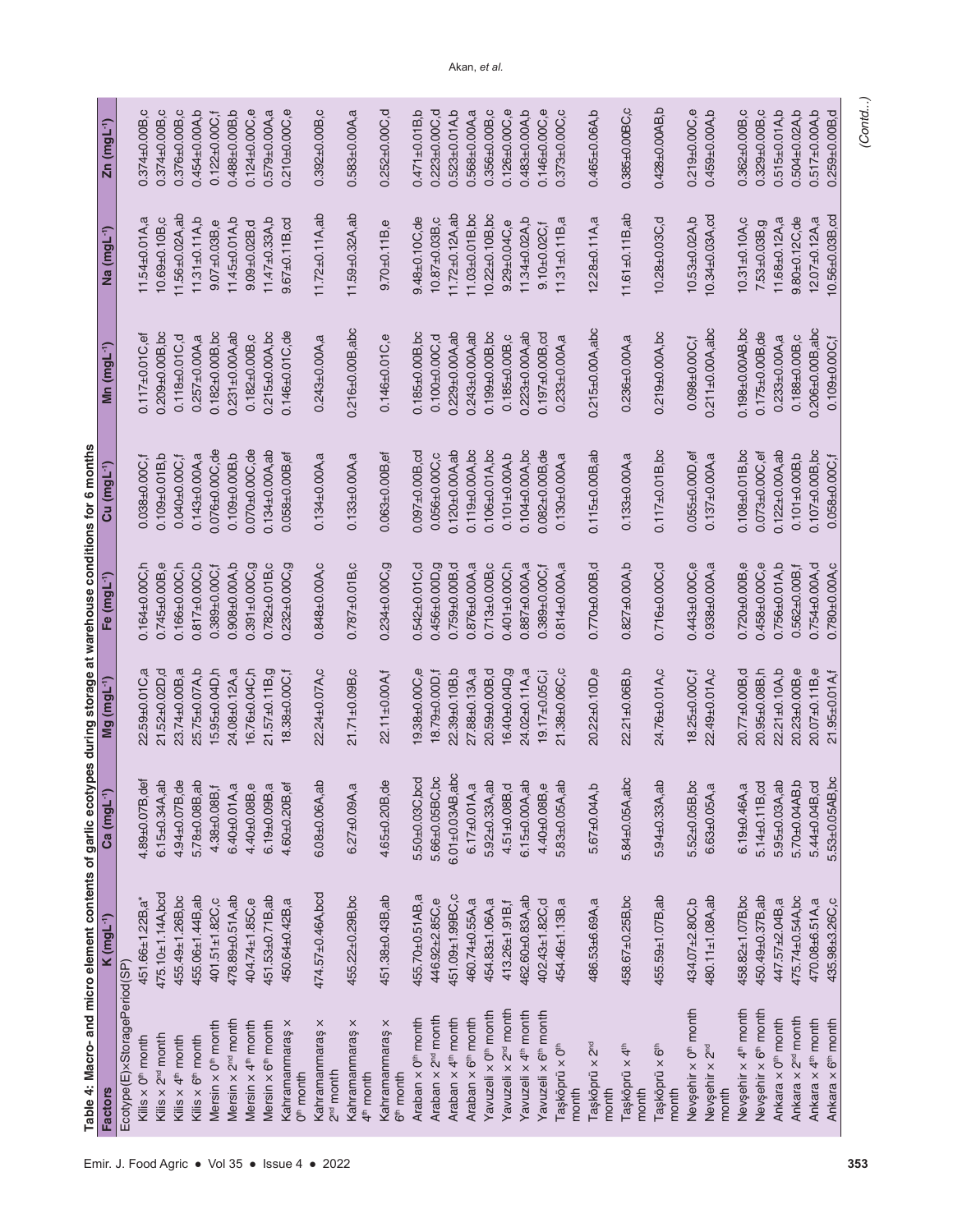| Table 4: (Continued)                                                                                                                                                                                                            |                        |                         |                         |                         |                         |                       |                         |                         |
|---------------------------------------------------------------------------------------------------------------------------------------------------------------------------------------------------------------------------------|------------------------|-------------------------|-------------------------|-------------------------|-------------------------|-----------------------|-------------------------|-------------------------|
| <b>Factors</b>                                                                                                                                                                                                                  | K (mgL <sup>-1</sup> ) | Ca (mgL <sup>-1</sup>   | Mg (mgL <sup>-1</sup> ) | Fe (mgL <sup>-1</sup> ) | Cu (mgL <sup>-1</sup> ) | Mn $(mgl^{-1})$       | Na (mgL <sup>-1</sup> ) | Zn (mgL <sup>-1</sup> ) |
| Aksaray x 0 <sup>th</sup> month                                                                                                                                                                                                 | 451.04±0.16B,a         | σ<br>$6.17 + 0.09A$     | 21.58±0.10C,c           | $0.171 \pm 0.01C$ , h   | $0.132 \pm 0.00$ A,a    | $0.215 \pm 0.00B$ ,ab | $11.58 + 0.31B$ ,a      | $0.577 \pm 0.00$ A,a    |
| Aksaray x 2 <sup>nd</sup> month                                                                                                                                                                                                 | 465.61±1.23A,cd        | 5.04±0.07C,cd           | 23.27±0.01B,b           | $0.445 + 0.00B$ , q     | $0.040 + 0.00C$ , c     | $0.116 + 0.01C$ , d   | $1.88 + 0.01B$ , ab     | $0.384 + 0.00B$ , $c$   |
| Aksaray x 4 <sup>th</sup> month                                                                                                                                                                                                 | 437.31±2.89C,d         | 5.55±0.05B,bcd          | 19.17±0.00D,g           | $0.828 + 0.00A$ , b     | $0.055 \pm 0.00B,$ ef   | 0.099±0.00C,d         | 10.56±0.02C,c           | $0.220 + 0.00C$ , d     |
| Aksaray x 6 <sup>th</sup> month                                                                                                                                                                                                 | 448.86±2.19B,b         | de.<br>$6.03 + 0.06AB$  | $24.41 \pm 0.11$ A,d    | $0.457 + 0.00B$ ,e      | $0.128 \pm 0.00$ A, abc | $0.254 \pm 0.00$ A,a  | 12.76±0.14A,a           | $0.564 \pm 0.01$ A,a    |
| Tokat x 0 <sup>th</sup> month                                                                                                                                                                                                   | 450.43±0.79B,a         | $5.09 + 0.11B$ , cde    | 17.36±0.08D,g           | $0.803 \pm 0.00$ A,a    | $0.064 \pm 0.00D, e$    | $0.160 + 0.00C$ , cd  | 7.52±0.04D,f            | $0.276 + 0.00C$ , d     |
| Tokat x 2 <sup>nd</sup> month                                                                                                                                                                                                   | 464.79±0.43A,d         | ιά<br>$6.41 \pm 0.10$ A | 22.24±0.11B,c           | $0.546 + 0.01B$ , h     | $0.135 \pm 0.00$ A,a    | $0.224 \pm 0.00$ A,ab | $1.81 \pm 0.33$ A, ab   | $0.596 + 0.00A$ ,a      |
| Tokat x 4 <sup>th</sup> month                                                                                                                                                                                                   | 460.35±0.75A,abc       | 5.54±0.03B,bcd          | 19.55±0.00C.f           | $0.537 + 0.01B$ ,       | $0.098 + 0.00C$ , cd    | $0.186 + 0.00$ BC.c   | $9.55 \pm 0.09C$ , d    | $0.483 + 0.01B$ , b     |
| Tokat x 6 <sup>th</sup> month                                                                                                                                                                                                   | 456.72±0.52AB.ab       | $5.47 + 0.04B$ , bc     | 23.31±0.00A,e           | $0.780 + 0.01A$ ,c      | $0.107 \pm 0.00$ B,cd   | $0.204 + 0.00AB$ , cd | 11.33±0.12B.b           | $0.574 \pm 0.02$ A,a    |
| Significanteffects                                                                                                                                                                                                              |                        |                         |                         |                         |                         |                       |                         |                         |
|                                                                                                                                                                                                                                 | 0.000                  | 0.000                   | 0.000                   |                         | 0.000                   | 0.000<br>0.000        | 0.000                   | 0.000                   |
| 99                                                                                                                                                                                                                              | 0.000                  | 0.001                   | 0.000                   |                         | 0.000                   | 0.000<br>0.000        | 0.000                   | 0.000                   |
| Ex <sub>SP</sub>                                                                                                                                                                                                                | 0.000                  | 0.000                   | 0.000                   |                         | 0.000                   | 0.000<br>0.000        | 0.000                   | 0.000                   |
| *mean±standard error of mean (SEM). 1Capital letters show differences among storage periods in each power letters show differences between ecotypes in each storage period at P ≤ 0.05 error level<br>according to Tukey's test |                        |                         |                         |                         |                         |                       |                         |                         |

according to Tukey's test

to potassium (K), calcium (Ca), magnesium (Mg), iron (Fe), copper (Cu), manganese (Mn), sodium (Na), and zinc (Zn). As shown in Table 4, there were significant differences ( $P \le 0.05$ ) in the macro mineral contents of garlic ecotypes during the experiment. The results on macro mineral contents exhibited that each garlic ecotype displayed an opposite trend in each macro element throughout the storage. Regarding K content, the highest value was recorded in Araban ecotype  $(455.70 \text{ mg } L^{-1})$ and the lowest was in Mersin ecotype  $(401.51 \text{ mg } L^{-1})$  at initial. Throughout the storage period, ecotypes Mersin and Nevşehir exhibited an increasing trend, and their values increased by 13% and 4%, respectively. While Yavuzeli and Ankara ecotypes significantly decreased, the other six ecotypes remained constant after 6 months of storage. Unlike the K content, dissimilar behavior was observed in the Ca content of garlic ecotypes (Table 4). A significant reduction (26%) was only determined in the Yavuzeli ecotype. Thereafter, a considerable increase was found in the ecotypes Mersin (41%) and Araban (12%) at the end of the storage compared to initial values. It has been reported that Ca content is positively correlated with better storage capability (Coolong et al., 2008). Various trends were also observed for the Mg content in all garlic ecotypes. Mostly, the Mg content of garlic ecotypes significantly increased; the only exception was the Yavuzeli ecotype, in which the Mg content decreased and exhibited the minimum value (19.17 mg  $L^{-1}$ ); the Ankara ecotype exhibited the same values with initials after 6 months (Table 4). As can be seen from Table 4, there was a wide variation amongst ecotypes in terms of microelement content. It was also determined that the microelement content showed different trends in each ecotype throughout the storage. The Fe content increased dramatically in ecotypes Aksaray (167%), Mersin (101%), and Araban (61%); decreasing trends in Fe content were observed in ecotypes Yavuzeli and Taşköprü at 45% and 12%, respectively, at the end of the  $6<sup>th</sup>$  month of storage. In this study, storage periods lead to a decrease or increase in the Cu content of garlic ecotypes except for the Aksaray and Kahramanmaraş during the storage. The increase at an exponential rate was observed in Kilis ecotype (~3-fold) whereas the highest and the lowest reduction were observed in ecotypes Ankara (52%) and Yavuzeli (23%). The Mn content in this study increased in six ecotypes, but a sharp decrease (53%) was observed in the Ankara ecotype on the  $6<sup>th</sup>$  month of storage. However, the Mn content of the Kahramanmaraş, Yavuzeli, and Taşköprü ecotypes was stable after 6 months of storage. It was observed that Na content increased in ecotypes Mersin, Araban, Aksaray, and Tokat and decreased in ecotypes Yavuzeli, Taşköprü, Nevşehir, and Ankara whereas unchanged in others at the end of the storage. The content of Zn decreased after 6 months of storage in ecotypes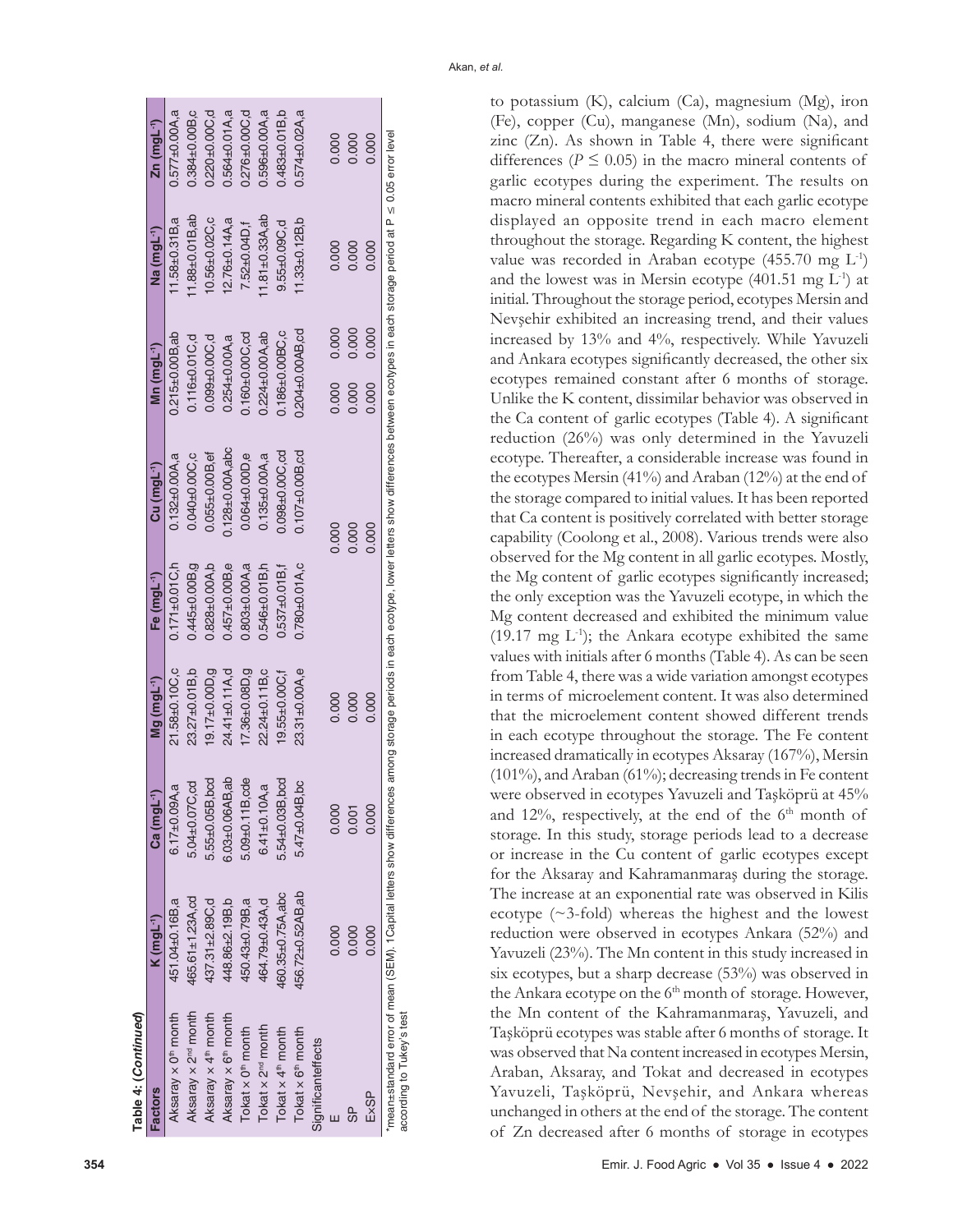

**Fig 2.** Dendrogram (left) and constellation plot (right) of hardneck type garlic ecotypes based on chemometric characteristics



**Fig 3.** Dendrogram and constellation plot of softneck type garlic ecotypes based on chemometric characteristics

Yavuzeli and Ankara from 0.356 mg L<sup>-1</sup> to 0.146 mg L<sup>-1</sup> and from 0.515 mg  $L^{-1}$  to 0.259 mg  $L^{-1}$ , respectively. However, stored ecotypes Kahramanmaraş and Aksaray were stable in Zn value after 6 months compared to the initial values. On the other hand, the highest increase was observed in the ecotypes Mersin and Tokat demonstrating 3.5- and 1.1 fold increments amongst others. As far as we know, there is scarce or no report on the effect of storage period on mineral composition of garlic bulbs. Consistent with our study, Jolayemi et al. (2018) and Petropoulos et al. (2016) have revealed that mineral response varied depending on genotype and storage duration in onion during storage.

# **Chemometric classification of hardneck and softneck garlic ecotypes**

Hierarchical clustering analysis (HCA) was used to illustrate the relationship structure of five hardneck garlic ecotypes (Kilis, Mersin, Kahramanmaraş, Araban and Yavuzeli) and five softneck garlic ecotypes (Taşköprü, Nevşehir, Ankara, Aksaray and Tokat). Based on the ward aggregation distances, similarity (relationship) was determined from 14 different quality attributes including SSC and ash content, TA, pH, AOC, TPC and macro and micro minerals (K, Ca, Mg, Fe, Cu, Mn, Na and Zn). In addition, the

Emir. J. Food Agric ● Vol 35 ● Issue 4 ● 2022 **355**

constellation plot shows group/cluster relationships as well as dendrograms. The dendrograms (Fig. 2 and 3) revealed a clear separation between hardneck and softneck garlic ecotypes. These present two major clusters and, in each cluster, shows the existence of diversity and similarity in the ecotypes based on the quality attributes.

As seen in Fig. 2, 'cluster I' comprised of Kilis ecotypes. The other cluster (cluster II) contained four ecotypes including Araban, Yavuzeli, Kahramanmaraş, and Mersin. According to the results, it can be noted that the ecotypes Araban and Yavuzeli have the same origin based on the closest relationship between them. Likewise, as depicted in Fig. 3 by setting a suitable number of clusters, two main clusters were identified. The ecotypes Taşköprü, Ankara and Aksaray were grouped in cluster I. In addition, cluster II consisted of ecotypes Tokat and Nevşehir.

# **CONCLUSIONS**

Irrespective of the ecotype, the magnitude of change in quality attributes was affected by the storage period. While weight loss, sprouting ratio, and titratable acidity increased, pH and antioxidant capacity decreased.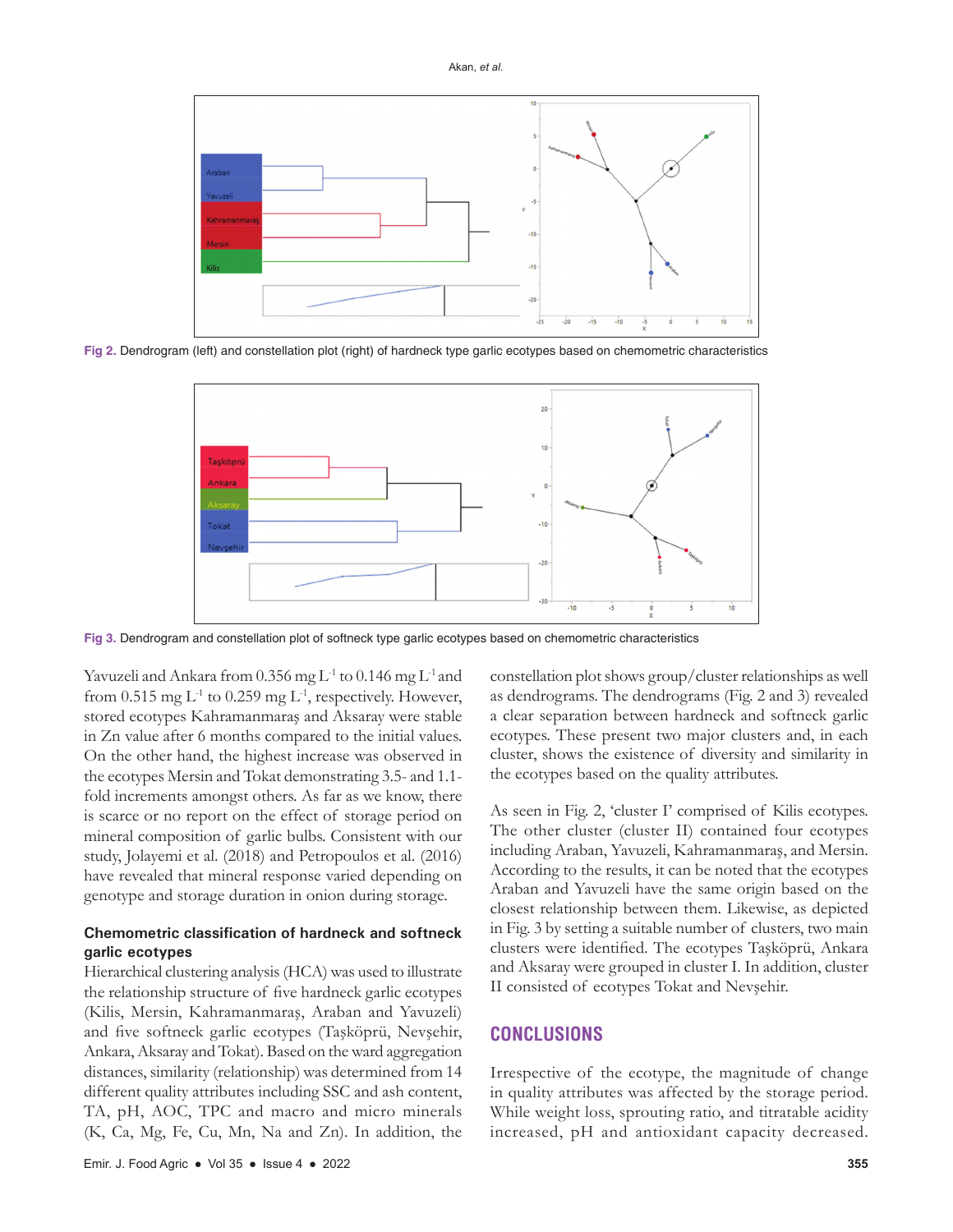Although SSC, ash content, total phenolic content, and macro-mineral content were influenced by the storage period, these traits did not change regularly throughout the storage. Furthermore, rooting, and waxy breakdown were not observed in each storage period. The results obtained in this paper also indicate that there is a significant difference ( $P \le 0.05$ ) among the ecotypes for all the traits. According to the results of experiments, the storage period is one of the most important factors for garlic storage in terms of showing a different tendency for all ecotypes in each storage period. The ecotypes Taşköprü, Tokat, Nevşehir, and Ankara exhibited the best performance based on the analyzed quality attributes of garlic throughout the storage. It can be concluded that softneck garlic ecotypes seem to contribute to higher biochemical and physical quality traits than hardneck garlic ecotypes. Therefore, these promising ecotypes could be used for multiple purposes. Hence, these softneck ecotypes can be improved further in developing durable planting material with minimum storage losses. In conclusion, this study provides initial information describing the considerable varietal differences in the quality attributes of hardneck and softneck garlic ecotypes in long-term storage. Also provides evidence for the first time on the existence of superior ecotypes that can satisfy garlic export criteria.

#### **Authors Contributions**

Selen Akan: Conceptualization, methodology, validation, formal analysis, investigation, data curation, writing - original draft, writing - review and editing, visualization, supervision.

Faika Yaralı Karakan: Conceptualization, methodology, validation, formal analysis, investigation, writing-review and editing.

Özge Horzum: Conceptualization, methodology, validation, formal analysis, investigation, writing-review and editing.

## **REFERENCES**

- Akan, S. 2019. Evaluation and comparison of some parameters in four garlic varieties. Journal of the Institute of Science and Technology. 9: 1866-1875.
- Akan, S., N. T. Gunes and R. Yanmaz. 2019. Methyl jasmonate and low temperature can help for keeping some physicochemical quality parameters in garlic (*Allium sativum* L.) cloves. Food Chem. 270: 546-553.
- Akan, S. and N. T. Gunes. 2021. Potential effects of storage period, warehouse locations, and methyl jasmonate in long-term stored garlic bulbs. Turk J. Agri.c For. 45: 79-90.
- AOAC. 200. Official Methods of Analysis. Association of Official Agricultural Chemists, Washington, DC.
- Bahnasawy, A. H. and S. A. Dabee. 2006. Technological Studies on Garlic Storage. Available from: https://www.researchgate.

net/publication/265683989\_Technological\_Studies\_on\_Garlic Storage [Last accessed on 2022 Jan 15].

- Beato, V. M., F. Orgaz, F. Mansilla and A. Montaño. 2011. Changes in phenolic compounds in garlic (*Allium sativum* L.) owing to the cultivar and location of growth. Plant Foods Hum Nutr. 66: 218-223.
- Berno, N. D., J. V. Tezotto-Uliana, C. T. dos Santos Dias and R. A. Kluge. 2014. Storage temperature and type of cut affect the biochemical and physiological characteristics of fresh-cut purple onions. Postharvest Biol. Technol. 93: 91-96.
- Block, E. 2010. Garlic and other Alliums: The Lore and the Science. Royal Society of Chemistry, Cambridge.
- Brand-Williams, W., M. E. Cuvelier and C. Berset. 1995. Use of a free radical method to evaluate antioxidant activity. LWT Food Sci. Technol. 28: 25-30.
- Cantwell, M. I. 2004. Garlic. Recommendations for Maintaining Postharvest Quality. Available from: http:/postharvest.ucdavis. edu/Produce/ProduceFacts [Last accessed on 2022 Jan 15].
- Coolong, T. W., W. M. Randle and L. Wicker. 2008. Structural and chemical differences in the cell wall regions in relation to scale firmness of three onion (*Allium cepa* L.) selections at harvest and during storage. J. Sci. Food Agric. 88: 1277-1286.
- Denre, M., S. Pal, D. Mazumdar, A. Chakravarty and A. Bhattacharya. 2013. Variation in antioxidants and antioxidant activity in garlic cultivars. Int. J. Veg. Sci. 19: 374-383.
- Desta, B., K. Woldetsadik and M. A. Wassu. 2021. Effect of harvesting time, curing and storage methods on storability of garlic bulbs. Open Biotechnol. J. 15: 36-45.
- Dronachari, M., K. Venkatachalapathy and K. Rajashekarappa. 2010. Effect of pretreatments and packaging on shelf-life of peeled garlic cloves. Asian J. Dairy Food Res. 29: 130-135.
- Hannan, R. M. and E. J. Sorensen. 2002. Crop profile for garlic in Washington. State University Cooperative Extension, Washington, DC.
- Harris, L. J. 2016. Garlic: Safe Methods to Store, Preserve, and Enjoy. University of California, Division of Agriculture and Natural Resources.
- Hirata, S., M. Abdelrahman, N. Yamauchi and M. Shigyo. 2015. Characteristics of chemical components in genetic resources of garlic *Allium sativum* collected from all over the world. Genet. Resour. Crop Evol. 63: 35-45.
- Jolayemi, O. S., S. S. Nassarawa, O. M. Lawal, M. A. Sodipo and I. B. Oluwalana. 2018. Monitoring the changes in chemical properties of red and white onions (*Allium cepa*) during storage. J. Stored Prod. Postharvest Res. 9: 78-86.
- Kang, J. and S. Lee. 1999. Modified atmosphere packaging of peeled garlic cloves. Food Sci. Biotechnol. 8: 68-71.
- Kopsell, D. E. and W. R. Randle. 1997. Onion cultivars differ in pungency and bulb quality changes during storage. HortScience. 32: 1260-1263.
- Kowser, A. R., H. Amarananjundeswara, J. S. A. Kumar, B. Doddabasappa, R. V. Gowda, S. Shetty, G. C. Sandhya and P. S. Prasad. 2018. Evaluation of different garlic (*Allium sativum*  L.) genotypes for storage behaviour. Int. J Pure Appl. Biosci. 6: 579-583.
- Li, F. M., T. Li, W. Li and L. De Yang. 2015. Changes in antioxidant capacity, levels of soluble sugar, total polyphenol, organosulfur compound and constituents in garlic clove during storage. Ind. Crop. Prod. 69: 137-142.
- Lu, X., C. F. Ross, J. R. Powers, D. E. Aston and B. A. Rasco. 2011. Determination of total phenolic content and antioxidant activity of